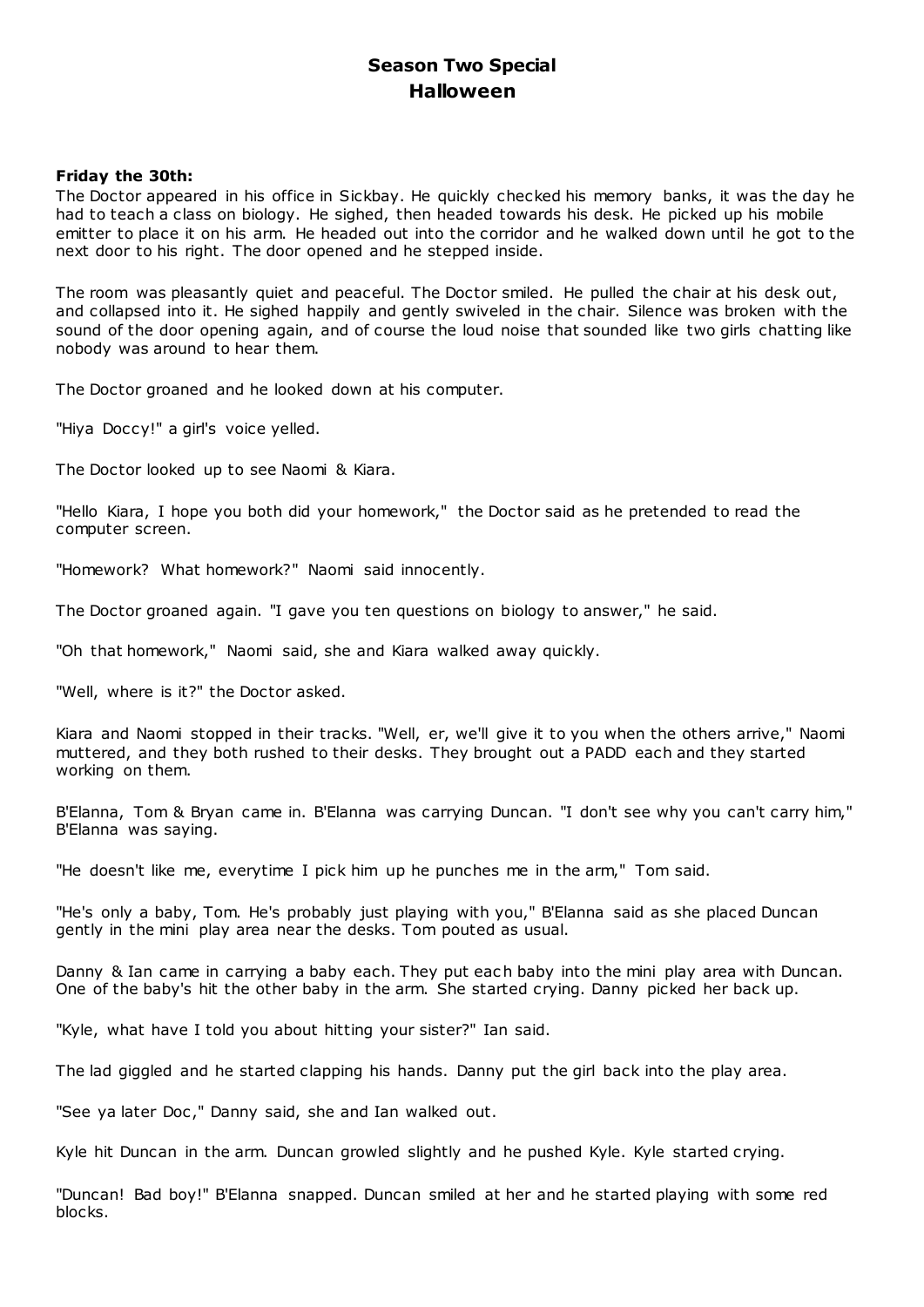"We'd better get to duty, B'Elanna," Tom said.

"Yeah, see you later Bryan, Duncan," B'Elanna said. She and Tom walked out, passing Morgan.

"Morgan, have you..." the Doctor started to ask.

"My name is Lena now," Morgan said. Kiara, Bryan & Naomi burst out laughing. She tried to ignore them, but got angry when they got louder. "It means brave and angelic!" she yelled.

"Sorry Lena. Angels don't drink, and they certainly don't bad mouth people," the Doctor pointed out.

"I have never bad mouthed people," Lena muttered.

"Yes you have," Kiara said.

"Shut up, you life wrecker!" Lena yelled.

"See what I mean," Kiara muttered.

"Actually I was complimenting you," Lena said.

"Lena, pick on someone your own age," the Doctor said.

"Ok," Lena said. She turned on her heel and walked straight back out.

"Fine! Lets start the lesson, sit down everyone," the Doctor said.

"Can I storm out too, Doccy? I still haven't finished these questions," Kiara asked.

"My name is not Doccy, and you're staying here," the Doctor replied.

"Damn," Kiara muttered.

### **Holodeck 2, that night:**

The audience cheered as a costumed Tom and Harry hurried onto the stage to join Lena and company's band, also dressed up for the occasion.

"What did you think folks! Were you all glad that James and Craig didn't sing much," Tom said loud enough for everybody to hear.

"Hey, don't mess with me, I have a knife," James said.

"Yeah, and I haven't had my main course yet," Craig said, gesturing to his vampire fangs.

"Oh, like Tom's going to be scared of a plastic knife, and a guy dressed up like a vampire," Harry said.

Tom walked over to Craig and James. Tom then snatched the mask off the top of James' head. "You know, weren't you suppose to wear this on your face. It would've saved us from nightmares, I know it's Halloween but this is ridiculous."

"Tom, what's it like hosting the show?" James asked.

"Fun, why do you ask," Tom replied. James stole Tom's microphone, then he punched him in the face. As usual Tom went down and stayed there.

"Because it looks like I'm taking over for tonight," James smirked.

Harry groaned. "But Tom's better than you."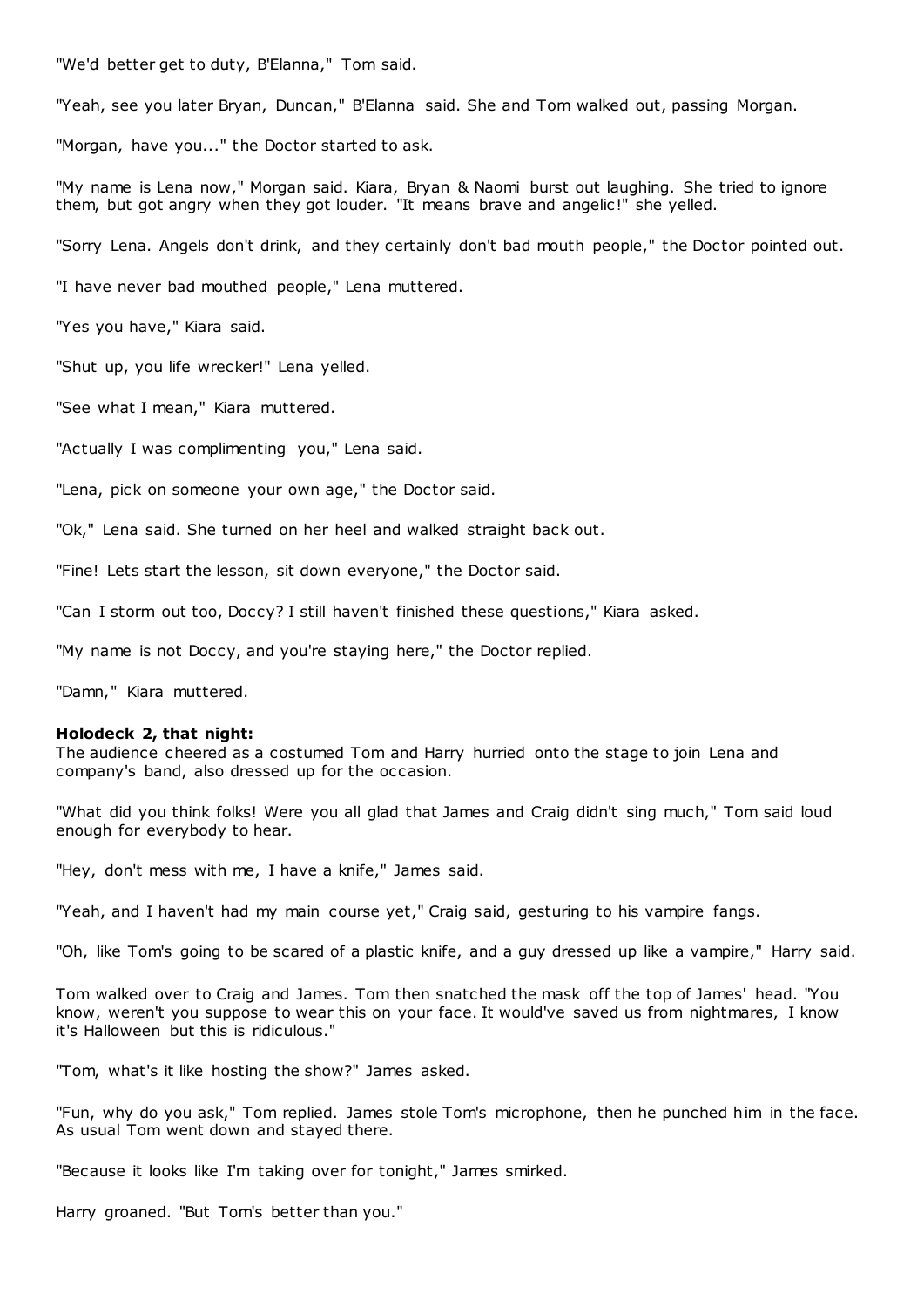"Does any of you want to replace Harry?" James asked.

"I wanna host the show again," Lena said.

"I take it back," Harry stuttered.

# **Meanwhile in the Mess Hall:**

About fifteen people were watching the show via a small TV that Neelix had put near the door.

"You gotta love that guy," Tani said as she drooled over the TV, or so it looked.

"Yeah, Harry's so cute," Emma giggled.

"No, not him, James," Tani huffed.

"He's not cute, Harry is!" Emma squealed.

"No, James is!" Tani yelled.

"Actually Craig's kinda cute," an unknown girl said. Everyone turned to look her way, she cringed. "I was only joking," she stuttered.

Kiara, Bryan and Naomi walked in. Naomi had dressed up like a witch, Kiara in a Starfleet uniform with Captain's pips, plus she had an auburn wig on, and Bryan had dressed up like a ghost.

"Trick or treat!" they all yelled in unison as they held out three large bags.

"Aren't you a little old for trick or treat?" Tani asked.

"So, you are too, and that didn't stop you," Kiara replied. Tani stared at her with a puzzled expression on her face. "Oh sorry, I thought you had a mask on," Kiara said. She, and the other 'teenagers' giggled.

"Hey! That's not funny!" Tani moaned.

"She was right though, you're a little too old for trick or treat," Neelix said softly.

"I'm four," Kiara said.

"Yeah, and I'm nearly one," Bryan said.

"And I'm six," Naomi said.

"Yeah but you all look like teenagers," Neelix said.

"Trick or treat!" Naomi yelled.

"Fine, you and Duncan are our only kids," Neelix said and he walked over to the replicator.

"Would you lot shut up! Harry's talking," Emma yelled.

# **VTV:**

"Ok, it's time for VTV News," Harry said. "As usual we have more rumours than news I'm afraid. Firstly one rumour has it that a crewman has changed his name to Evil C to hide his weapon st ash, and Emma is the one stealing from it. Over to you Morgan... oh sorry Lena."

The screen changed to show the Mess Hall. Everyone but Emma and the guy sitting next to her were staring at the camera, some waving. Lena was too busy facing away from the screen to watch the TV.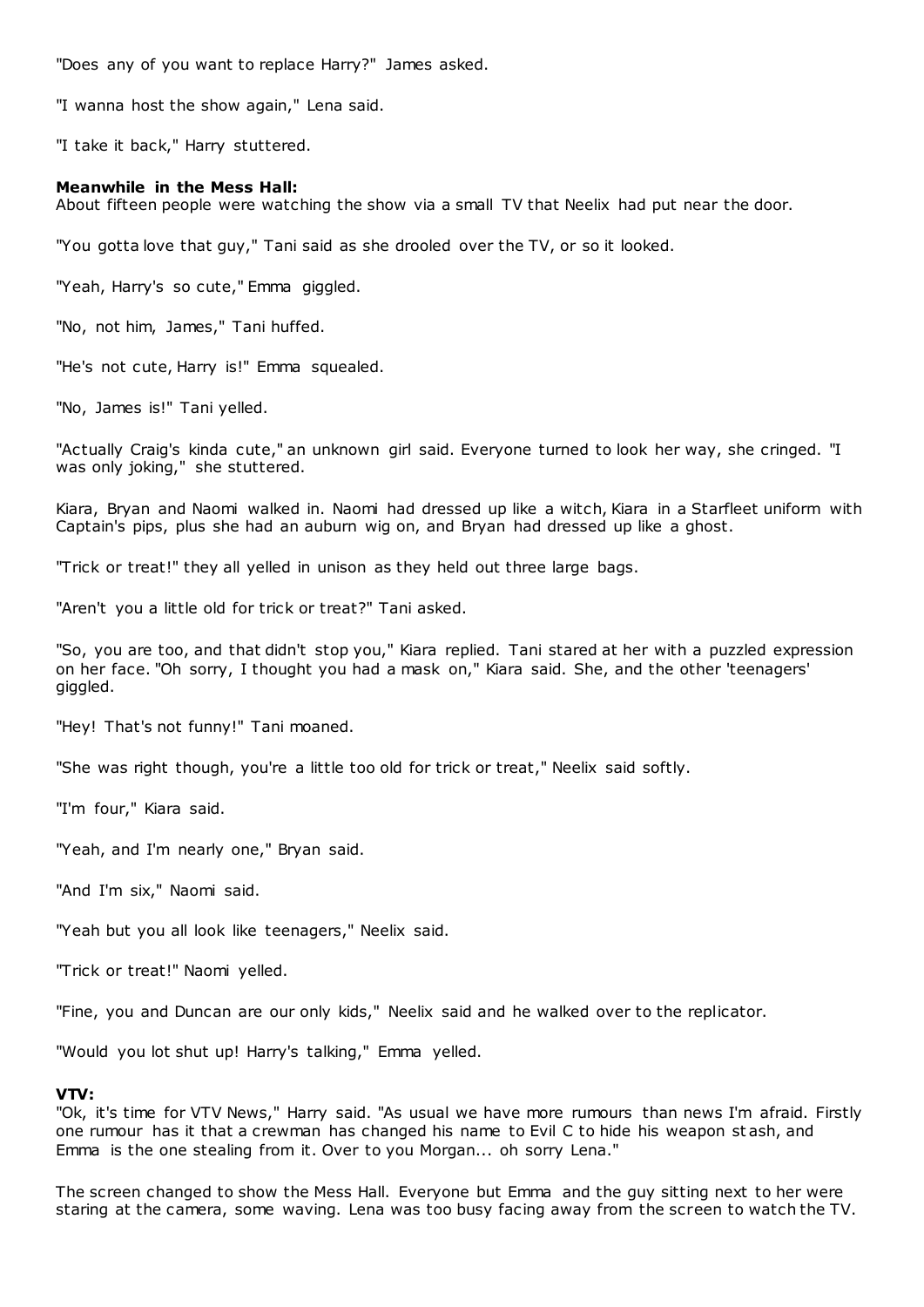"Hey cool, I can see myself," Lena said. She looked back at the screen. "Er, thanks. Supposedly Tom started that rumour, so it's no rumour that Tom is going to get a chain-saw hacking any minute," Lena said.

Emma stared at her with widening, innocent eyes. "Chain-saw??" she said in a small squeaky voice and she ran out of the room with an evil grin on her face.

"Oops. Oh well, lets speak with Mr Evil," Lena said and she walked over to the man sitting next to Emma's empty seat.

"It's Evil C," he said.

"Ok nice, I'm an angel," Lena said as she pointed at the angel writing on her top. Everyone burst out laughing again. "What? Oh to hell with it. Is the rumour Harry mentioned true?"

"No, not exactly. A few months ago we went to the holodeck to try out the new... exercise program where you can choose who you want to kil...train with," Evil C said.

"Really? Excuse me," Lena said and she rushed out. The screen changed back to Harry.

"Er, thank you Lena. Rumour Number Two, well this one isn't new but Tani has given us more information about it. Everybody knows about the Lena fancying James rumour, so lets go and speak with Captain Janeway about it. Over to you, er whoever replaced Tom," Harry said.

The screen changed to show James & Kathryn in the Ready Room.

"What, that sick rumour's still going around!" James snapped.

Kathryn stood with her hands on her hips while scowling in his direction. "You better not go near my daughter."

"No probs, I'm not Craig," James muttered.

In: "Kim here, would you please ask her the questions I wrote?"

"Oh fine. Do you think this rumour is... true.... ugh, that's a stupid question," James grumbled.

"Of course not, my daughter has taste," Kathryn growled.

"So ends that interview," James said before leaving in a hurry.

In: "Captain, you can insult him after VTV Live."

Kathryn shrugged her shoulders.

In: "Tani to Janeway. If she has taste then why did she go out with Craig?"

"Tani! Is this true!" Kathryn screeched.

In: "Yeah, and how dare you insult James!"

The screen quickly changed back to Tom who was looking rather nervous. "Ok, that one didn't go well, did it? Ok, Rumour Number Three, I think everybody knows about this one, people think that Harry fancies Emma. Lets go speak with Emma."

The screen changed again to Emma's quarters. Emma stood with a bag in her arms, in a trance as she stared at a screen on her desk.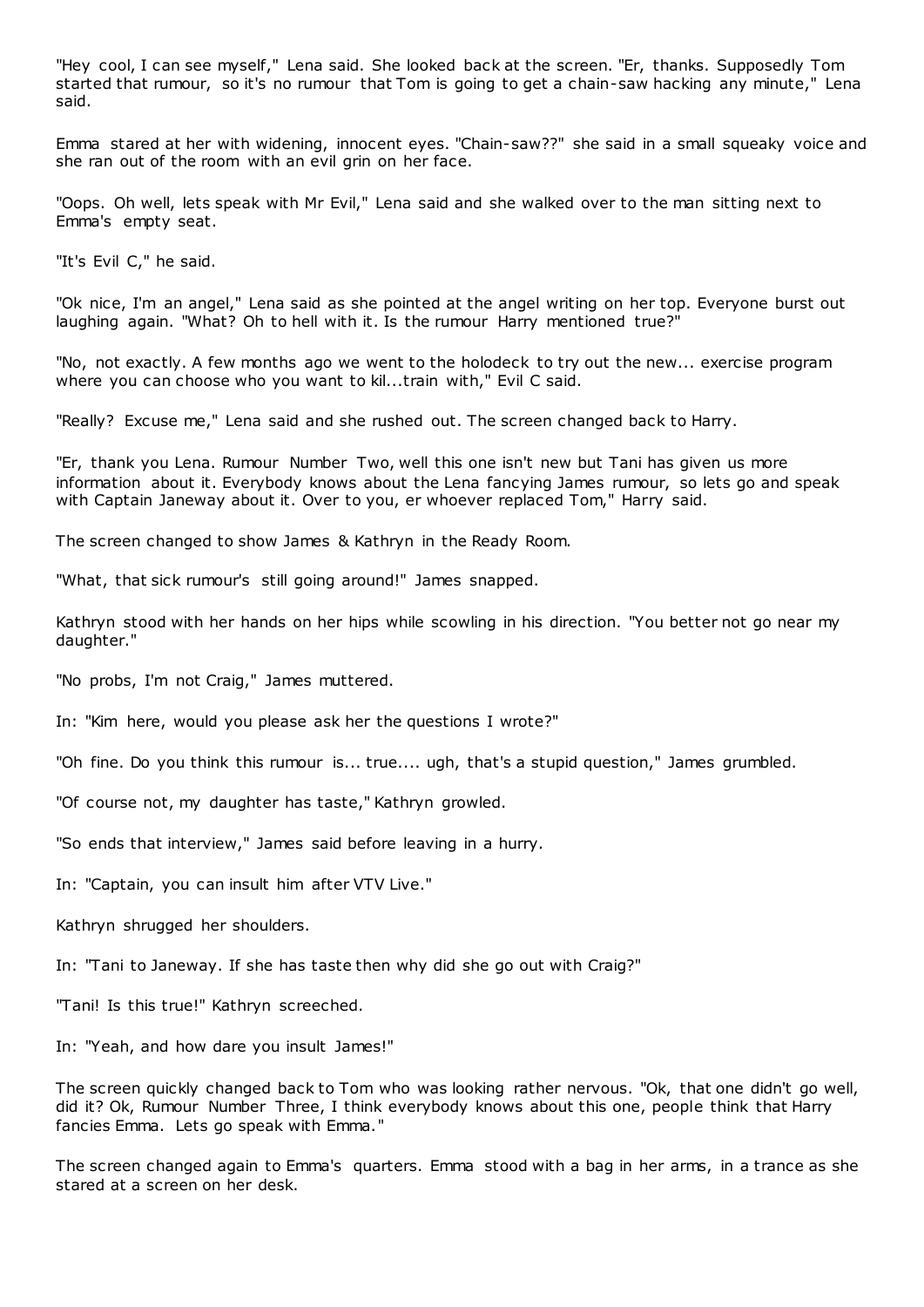Craig walked up to her. "So, what do you think?" he asked. Emma didn't reply, she was in a world of her own. "Er... never mind, lets go back to Harry," Craig muttered.

The screen changed back to where Harry was with an unimpressed look on his face. Jessie was looking around with a frown as if she were confused. "Oh, like he's gonna answer me." She looked towards the camera abruptly. "So what made you think you were immune to Tom's gossipy crap show?" Harry stared blankly in her direction. "Hosting it? Yeah that worked out well."

"Oh yeah? What was that other rumour about, you know the one about you making out with James in Sickbay and in turbolifts. Oh and what about the incident in the Game Sphere the other week..." Harry said.

Jessie stared at him angrily, and she blocked the camera view with her hand. "Don't watch this, don't listen to him!" she yelled. Everyone heard a banging noise, and another sound that sounded like somebody falling onto the floor.

The screen changed to a smirking Tom. "There you have it, yet another rumour. Spread it around. Okay, that's all for VTV Live, we hope you'll all be coming to the Halloween party on the Holodeck tomorrow night. Bye."

# **The next day:**

# **The Bridge:**

"Captain, we've entered orbit over Huirnej," Tom said, he had a black eye still from last night.

"Good," Kathryn said. Harry's console started making beepy noises.

"Captain the Huirnes are hailing us," Harry said.

"On screen," Chakotay ordered.

The viewscreen changed to show a dark red skinned man with yellow eyes and black hair.

"I'm Captain Janeway of the Starship Voyager," Kathryn said.

"I am Turit. We welcome you to Huirnej," the man said.

"Thank you Turit," Kathryn said.

"How may we help you?" Turit asked.

"Our crew is in need of food supplies. May we beam down and visit your marketplace?" Chakotay asked.

"Our Markets are open to all visitors, and your crew may stay here for as long as they wish," Turit said.

"This seems too good to be true, I wonder what the catch is," Tom whispered.

# **The Conference Room:**

Kathryn, Chakotay & Turit were sitting at the table, while Tuvok stood nearby.

"You need not worry about our shapeshifting ability, Captain, it is against our laws to shapeshift. Our shapeshifting abilities have been responsible for many crimes on our world," Turit said.

"Fascinating," Tuvok said.

"You think everything's fascinating Tuvok," Kathryn said.

"Indeed Captain," Tuvok said.

Kathryn groaned. "Anyway, how many teams can we send down to your markets?"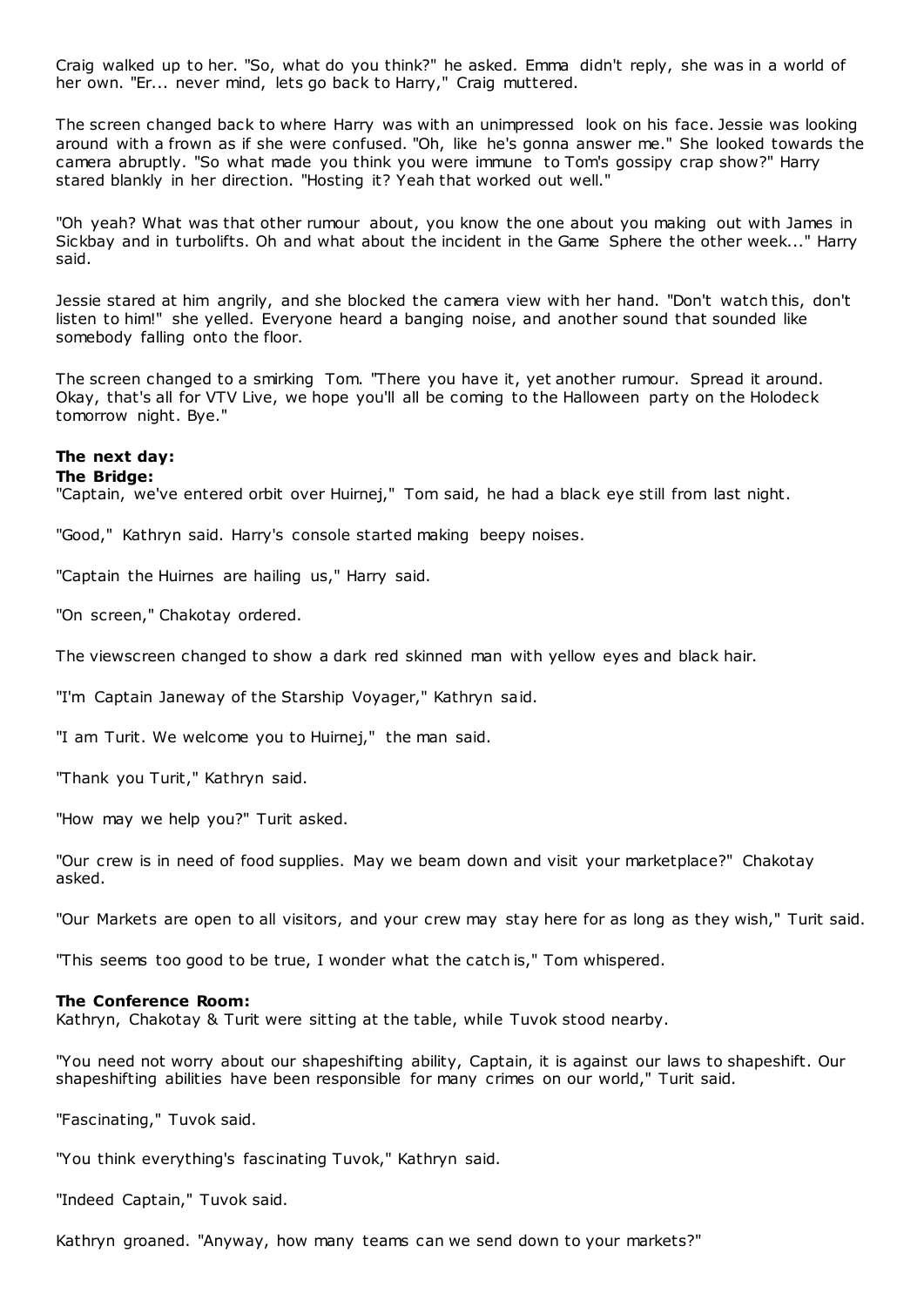"As many as you need, Captain," Turit replied.

"Thank you, Turit," Kathryn said.

"Please, just call me J'Hal," Turit said.

# **The planet's surface**

"I wonder if this place has a store that sells chain-saws," Emma said.

"I certainly hope not," Lilly muttered.

Emma, Lilly, Harry, Tom & Triah entered the busiest part of the market, not far away was a back alley. Little did the five know a man was watching them from there.

Triah sighed. "This place is too dusty, they really should get this place cleaned up," she said. The others rolled their eyes simultaneously.

A woman walked up to Lilly. "Hello young lady, could I ask assistance of you?" she asked softly.

"Depends, what is it?" Lilly asked.

"My husband, he's in need of medical care, and there's no doctor around," the woman replied.

"I could help him," Tom boldly said, puffing his chest.

"Yeah, lets go," Harry said. He, Tom and Lilly followed the woman.

Triah tried to pull Emma with her. "But I saw a cool knife!" Emma protested.

The five away team members followed the woman to the back alley.

"Why are we going in here?" Tom asked.

"My husband was trading something in here when he fell ill," the woman replied and she continued down the alley. The away team reluctantly followed her.

The woman stopped and she turned around to face the away team.

"He was here just a minute ago, he mustn't be far. Please just wait here," the woman said and she walked away.

"This is a little suspicious," Triah muttered.

"A little?" Lilly said.

Everyone heard the sound of footsteps coming up behind them. They all turned to see who it was. A man, just a little older than the woman they met, was walking towards them. He walked straight by them and up to the wall. He turned back around to face them.

"Where is she?" he asked them roughly.

"Who?" Tom asked.

"My wife, she said she'd be back," the man replied.

"Are you the sick husband?" Triah asked.

"So she's told you, I take it you're here to help me," the man replied.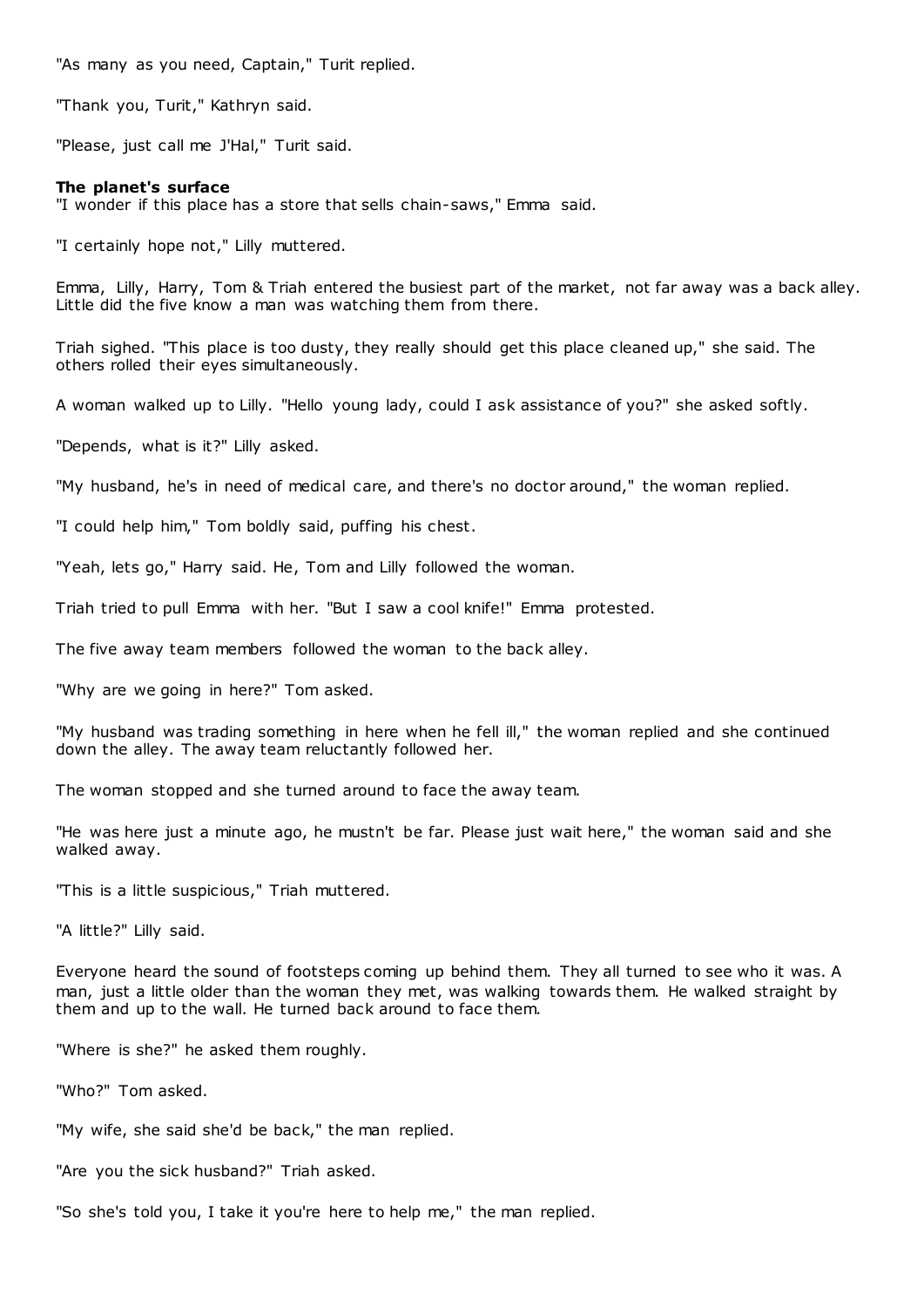"You don't look ill," Lilly said.

"That's because I'm not," the man said.

"Then we should go," Tom said. They all turned around and headed out. The woman was in front of them.

"Please don't leave, my husband needs you," she said. She walked up to the man.

"But he said he isn't ill," Emma pointed out.

The woman glanced at the man briefly. "But you were ill before," the woman said.

"Don't worry about me," the man said in an unusually threatening voice. Suddenly the woman screamed and she fell to the ground. The away team saw blood coming from her back, and that the man had a bloody knife in his hands. He looked at the members of the away team evilly. He clicked his fingers and a strange shield surrounded Tom, Harry, Triah & Emma. Lilly narrowly escaped it.

"She was really starting to get on my nerves," the man said. He closed his eyes as he started to glow. In a matter of seconds he had shapeshifted to look like Lilly. Moments later she herself dropped to the ground unconscious. The man wiped the blood from the knife onto Lilly's hands and face, he then put the knife into her right hand.

The shapeshifter then kneeled down next to the woman and he continued to stab her with the knife. He finally stopped and he stood back up. He looked at the woman evilly. Her blood shot eyes were still open like she was staring right at him.

Tom slammed his hand against the shield, while Harry hurriedly brought out a tricorder. "You scumbag, she's..."

"Somebody help!" the man yelled as he changed back to his normal form.

Everyone heard more footsteps, and they quickly turned around. A few people were rushing towards them. They stopped suddenly when they saw the woman's dead body.

"I saw that girl, she killed my wife," the man said, pointing to Lilly. Everyone gasped in shock.

"No she didn't, you did it!" Tom yelled. "She's not even unconscious."

"You would say that, you're her accomplices," the man said as he broke down into tears.

"What happened here, exactly?" one alien asked.

"I heard a scream, so I went to find out what was going on. And I find that girl stabbing my wife. I knocked her unconscious to stop her but it was too late," the man replied.

"That's a load of crap!" Emma growled.

"And then these lot came and attacked me. I put them behind a shield to stop them," the man said.

One man went up to Lilly and he knelt down. He took the knife away from her hands.

A group of men in police type uniforms came into the alley. One pulled Lilly to her feet and he dragged her out of the alley. The man got rid of the shield, and the other police type men dragged them out of the alley too.

### **Voyager:**

"Come in," Kathryn called.

Chakotay, Tuvok & J'Hal walked in and they stood in front of the desk.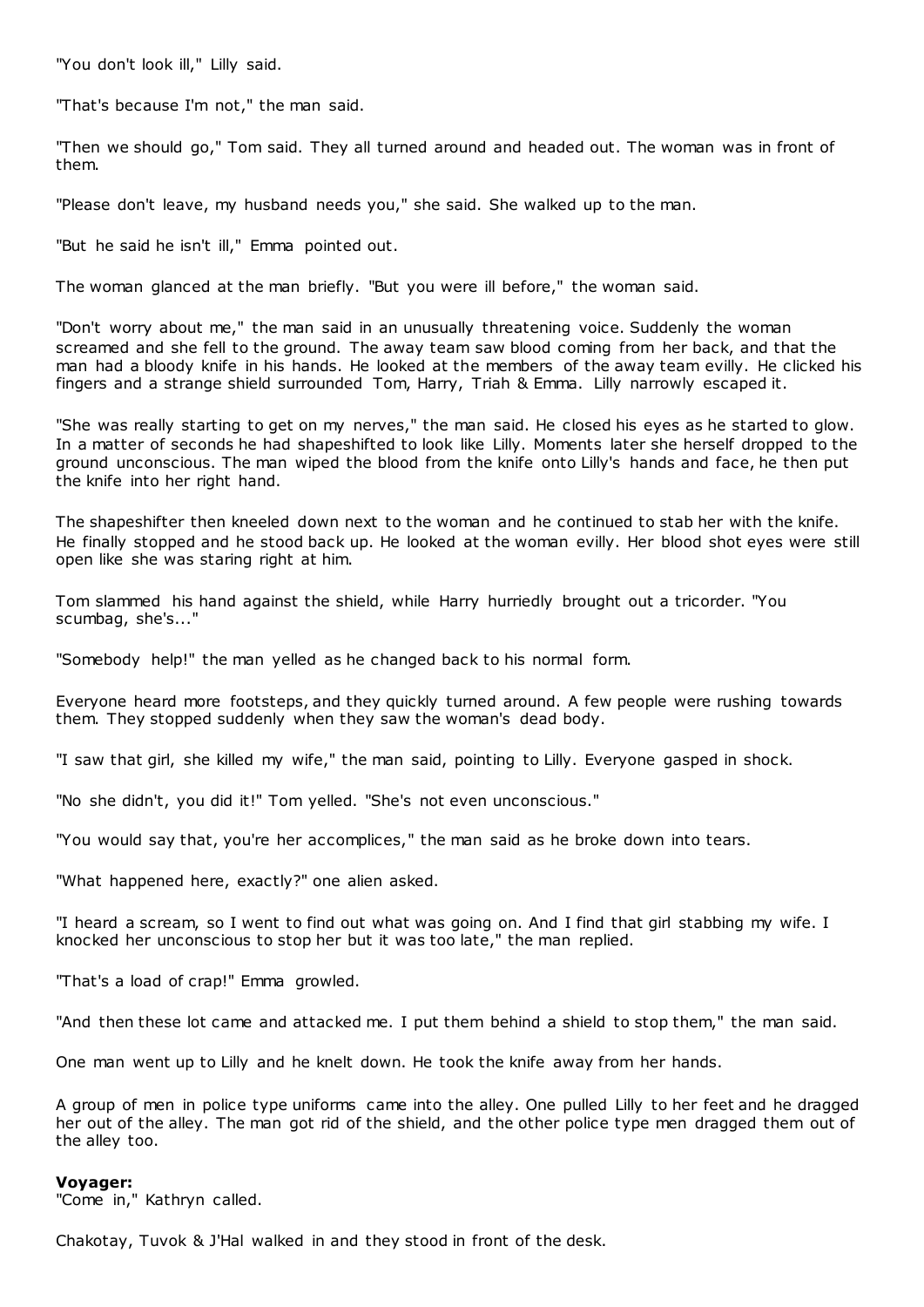"Captain, there's been an incident on the planet," Chakotay said.

Kathryn sighed as she gently placed her coffee mug onto her desk. "Can't we have one day without something happening?" she muttered.

"Lilly has been accused of murder," Tuvok said.

Kathryn stared at him in shock. "Lilly? I thought that'd be too messy for her."

"She was found near the body, unconscious with a knife. The victim's husband witnessed it, and he managed to knock her unconscious to stop her," Tuvok said. He frowned, "I believe you are getting mixed up with Triah again."

Kathryn rolled her eyes, "youngish girl with one character quirk, what's the difference?"

"The rest of your away team were said to have attacked the victim's husband not longer after the murder," J'Hal said.

"This cannot be possible. I didn't send anyone capable of murder," Kathryn hissed. Tuvok's eyebrow raised slightly, she caught it and scowled. "Snip it."

"The husband was a witness," J'Hal said.

"Has anybody spoken with Lilly yet?" Kathryn asked.

"No, Captain," Chakotay replied.

"She has been sentenced according to our laws," J'Hal said.

"What's her punishment?" Kathryn asked.

"Murder is a serious offense. She will be sentenced to death tonight, she will be burned alive," J'Hal said.

"But you haven't got any other proof that she did it," Chakotay said.

"We have a witness," J'Hal said.

"Yes, but not all witnesses tell the truth," Tuvok said.

"He is the victim's husband. Why would he lie?" J'Hal asked.

"I don't know. But even if Lilly did do it, what was the motive? Lilly's not the kind of person that could kill," Kathryn replied.

Chakotay looked unsure, "you said the same thing about James."

"What part of snip it don't you understand?" Kathryn snapped. "There's always a reasonable explanation whether it's Halloween or not."

"Captain, I think I know what you're suggesting. I doubt mummys, vampires or ghosts were responsible," Tuvok said. Chakotay laughed to himself.

"We've had all those already Mr Tuvok, so why not?" Kathryn asked.

"Kathryn, I think you've had enough of that coffee," Chakotay said. He tried to take the coffee mug away but Kathryn glared at him in such a way he backed off.

"I cannot continue with the investigation Captain, once we've already sentenced her," J'Hal said.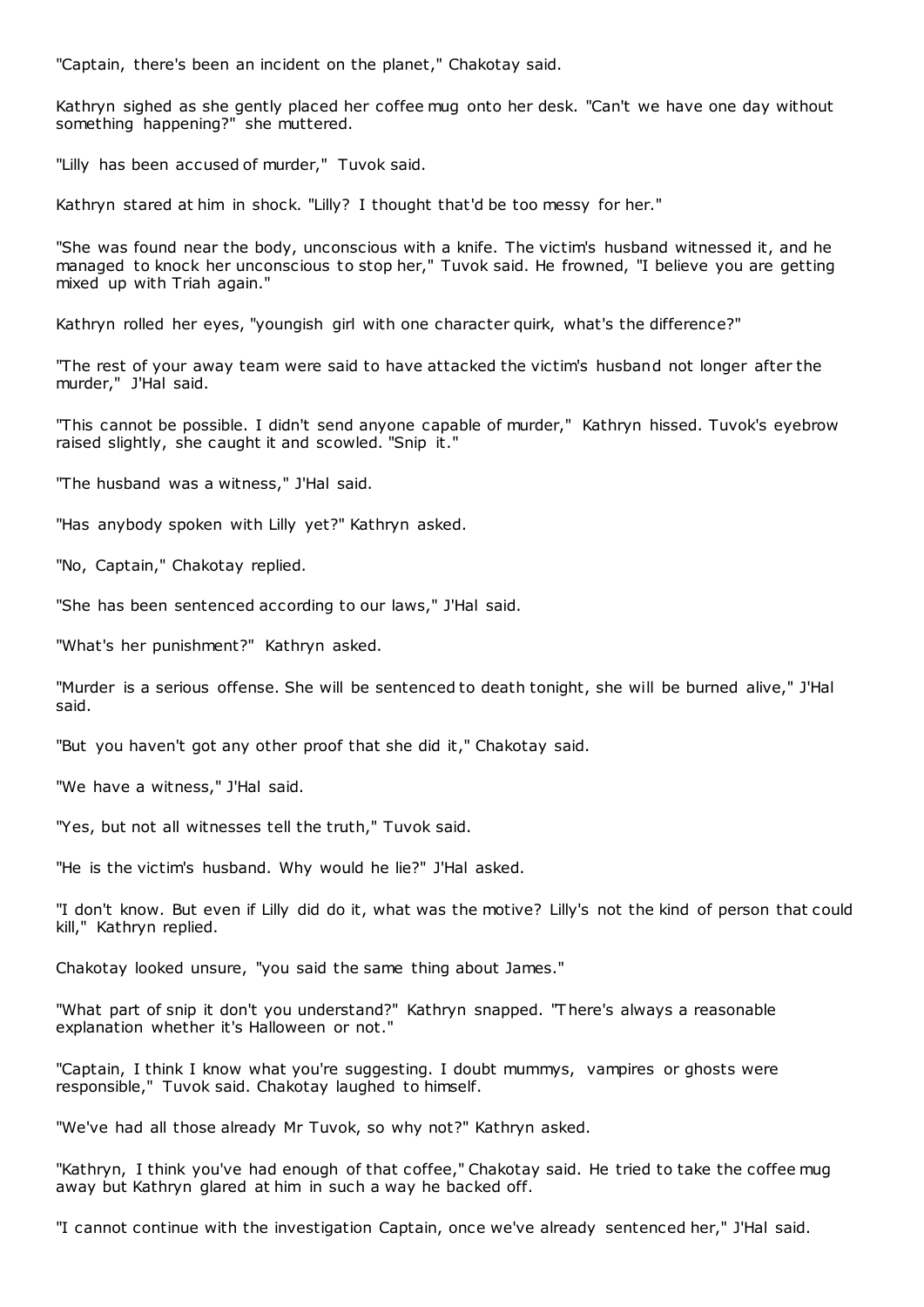"But... " Kathryn muttered.

"I'm sorry Captain, we will not break our own laws," J'Hal said.

### **The Prison:**

"This is the second time this season I've been in a prison. It's getting rather dull now," Emma moaned.

She, Tom, Harry and Triah were sitting either on the ground or on the bottom half of the bunk beds.

"There's got to be a way to escape," Tom muttered as he looked around. He spotted a window, the bars on it were broken so a person could climb out of it. Tom stood up and he rushed over to it. The others followed him.

"This is a little too easy," Harry muttered.

A man walked up to them. "It's a sin in our religion to escape from jail, even if you are innocent," he said.

"We're not into your religion," Triah said.

"Fine, you be sinners," the man said as he pointed at them.

"Er... tell me, what did they put you in here for?" Tom sniggered.

"I was framed, framed I tell ya! I'm not a sinner, but you be if you escape!" the man rambled. Tom climbed up onto the window sill, and he climbed out of the hole in between the bars. The others followed him. "Sinners, I be warned you," the man said.

"What should we do about Lilly?" Triah asked.

"I don't know. It's too risky for all of us to go and look for her, so only two of us will go, the other two will find a temporary hiding place," Tom replied.

"I volunteer to look for her," Harry said.

Emma popped her hand up eagerly, eyes widening.

"That place is way too mucky for my taste," Triah said.

"It looks like it's just me and you, Harry," Tom said.

"Hey," Emma complained.

"Yeah, I suppose. Lets go," Harry said.

Tom and Harry were watching guards from around a corner.

"How do we get in that door?" Harry whispered.

"Easy, I know the guards' weaknesses," Tom whispered back.

"Wow you do, and what are they?" Harry asked.

"Just like us they can't stand horrible and/or high pitched noises," Tom answered.

"Uhoh, you're not planning what I think you're planning, are you?" Harry said.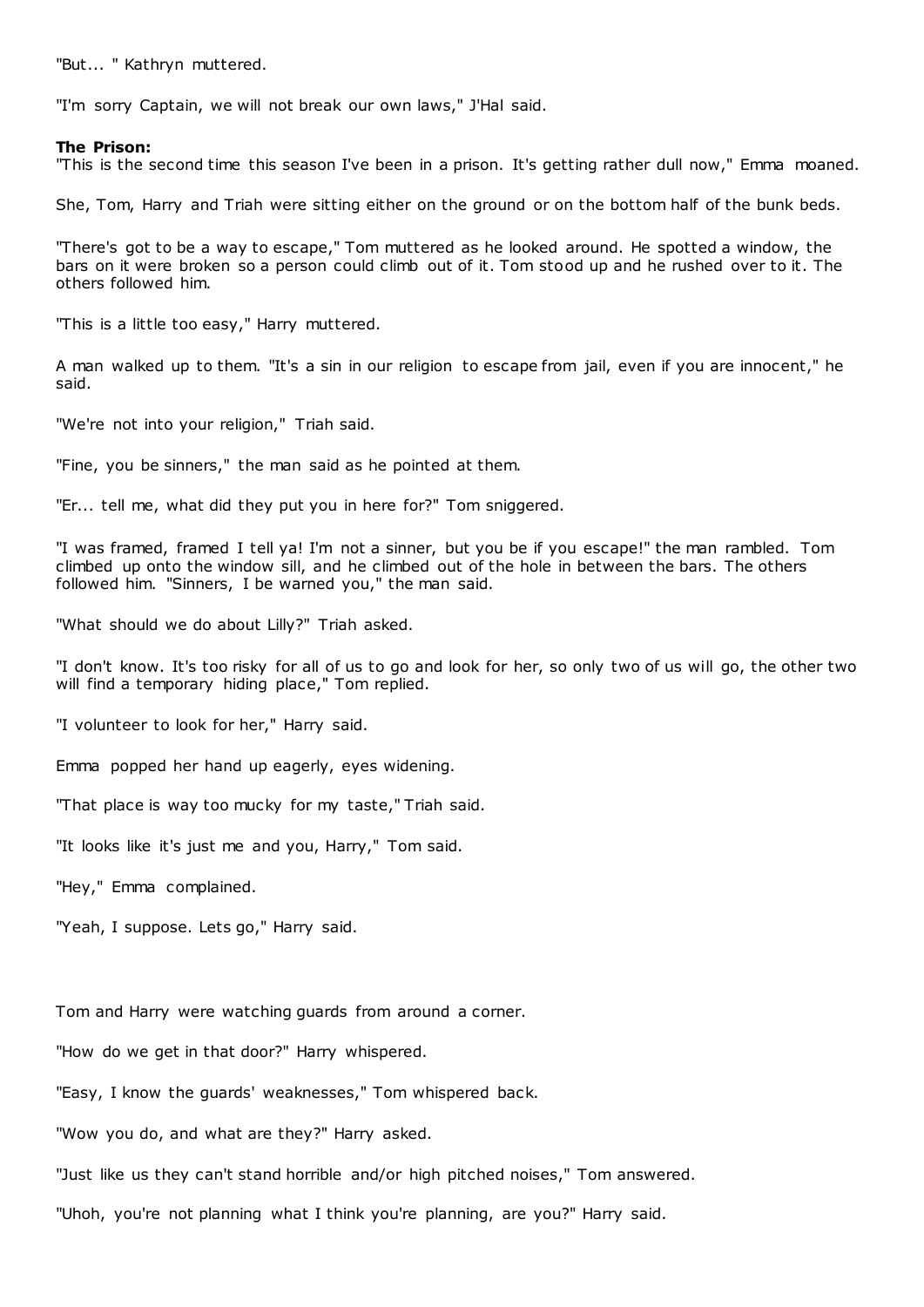Tom quietly pulled out his own tricorder. He took a chip from it, Harry snatched it off him and he tried not to laugh.

"Disney's Greatest Hits," Harry sniggered. Tom snatched it back. "You know, some songs would be perfect for that plan of yours."

"Sacrilege. Besides I've got the perfect song to make their ear drums burst," Tom said while putting in another chip.

"What about us?" Harry whispered.

Tom pulled out two packets of ear plugs. "I keep em handy, just in case the Doc makes a speech." He and Harry prepared to put their earplugs in. Tom tapped away at his tricorder. Once he was done he pushed it closer to the guards.

"Er, something's wrong," Harry groaned.

"Nothing's wrong. It just takes a while to start," Tom whispered.

"What is it exactly?" Harry asked.

"Do you remember Craig's birthday party when Janeway sang an old Kylie Minogue song," Tom whispered.

Harry looked confused and a little worried, "no."

The tricorder kicked into action. The chorus of Can't Get You Out Of My Head started. Kathryn's voice started to sing over it at twice the volume as the song. "Ooo, I love this song! I can't... get you... out of.... my coffee!" The guards blocked their ears and fell onto the floor, writhing in agony. "Sod off and get your own bitch." Nearly all the windows in the vicinity cracked. "Laa laa laa laa!" The first guard screamed as his eardrums burst.

"AAAAGGGHHHH! This song is destroying me, now I can't remember where I live!" the second guard yelled.

"NOOOOOO! The song has corrupted our fragile little minds!" the third guard screamed.

All of the guards ran away screaming.

Tom stopped the music. He and Harry took out their ear plugs.

"Wow, that song really destroyed them," Harry said.

# **Five minutes later, outside the prison:**

Harry, Tom & Lilly arrived at Emma & Triah's hiding place, a broken down shed in the middle of nowhere.

"What was that noise?" Emma asked.

"Probably Tom's assault on the guards," Harry replied. Triah and Emma sniggered quietly to themselves.

Lilly was too busy sitting and staring at the floor. She screamed as she held her head. The others jumped and stared at her.

"What is it?" Harry asked.

"I can't get that coffee out of my head, sod off and get your own," Lilly moaned.

"We thought for a second something bad was happening," Harry muttered.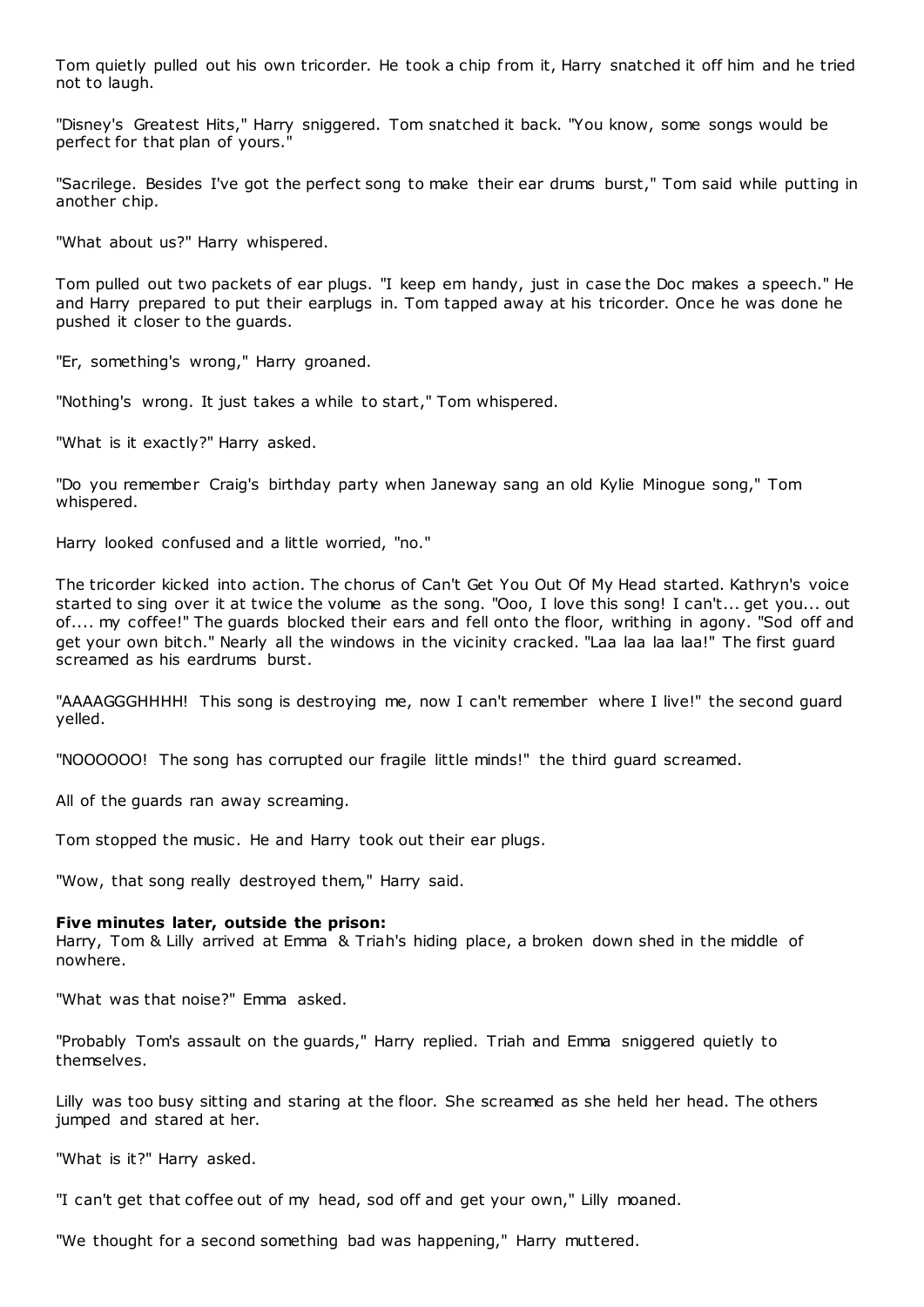"Hey, this is bad. First I get accused of murder, next the police are putting this weird needle into my head, next I'm being sentenced to death, then I get rescued by two idiots who deafened me with Janeway singing," Lilly rambled.

"It's better than being barbecued. You're welcome," Tom smugly said.

"Keep your voice down, somebody will hear you," Harry said.

"Too late," a voice said. Everyone jumped and they turned to face the door. Seven aliens were standing there.

"Now look what you've done," Harry hissed.

"Don't worry. We're here to help you. You were a victim of a mass murderer, we should know. We've all been framed by him. We're lucky though, we escaped," one alien guy said.

"Who are you exactly?" Harry asked.

"We are the Seven Sinners, I'm T'Lia," one girl replied. The others introduced themselves in turn.

"Erm, if you haven't done anything wrong, why are you called sinners?" Triah asked.

"We had to escape from jail. It is a sin in our religion," Jertella replied.

"Why are you here?" Tom asked.

"Too help you catch this murderer. We need vengeance," T'Lia replied.

"But isn't that a sin too?" Lilly asked.

"Yeah, but we've already committed one sin, committing another won't make a difference," L'Rike replied.

"Another thing. The murderer knows you have escaped. He will hunt you down and kill you," Hapine said.

"But why?" Harry asked.

"I don't know. He's been hunting us for years, he is one of those special gifted people on this planet who have telekinetic powers. This has always proven to be a huge problem," S'Ra said.

"So that's how he knows. What do we do now?" Tom asked.

"We need a plan to defeat him once and for all," Firtuna replied.

"Well?" Lilly said questioningly.

"We haven't got one yet," Rerta said. "Don't worry, we have a place called the Sinners Graveyard. We always go there to hide," Rerta said.

#### **Voyager:**

Kathryn was talking to J'Hal on her computer. Tuvok was standing beside her.

"How?" Kathryn asked.

"I do not know. All we know is that some of your away team played this foul and disruptive music to overpower the guards. They are now being treated for PTSD," J'Hal replied.

"That's strange, where did they get the music from?" Tuvok asked.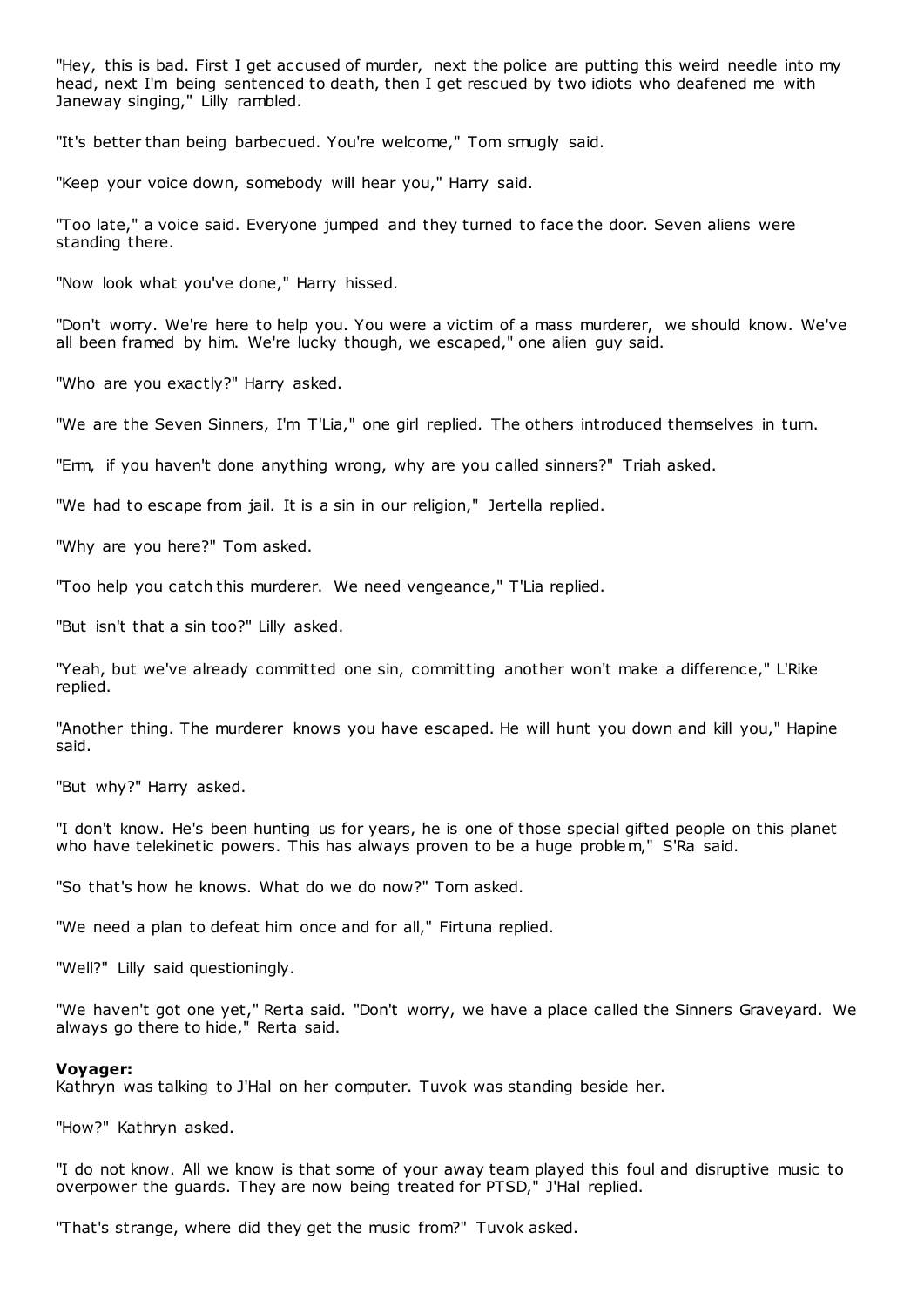"I don't know Tuvok. Just tell him what you found," Kathryn replied while massaging her head.

"I have uncovered more evidence that may prove Miss Lilly's innocence. The Doctor scanned the knife. It did have prints similar to Lilly's, but it had a strange, almost printed quality to it. As far as we can tell the DNA was duplicated artificially," Tuvok said.

"That could mean that one of our locals took Lilly's shape and killed the woman," J'Hal said.

"And did the same thing with the away team," Kathryn said.

"Yes. Shapeshifting is a serious offensive, with murder included in the offensive, the guilty party will be punished severely. If captured of course," J'Hal said.

"But there is still one mystery. The victim's husband statement doesn't really make any sense. If a native used his or her's shapeshifting abilities, then he must've noticed," Kathryn said.

"Correct Captain. He may know more than he's telling," Tuvok said.

"We will question him again. Until then, you may send an away team to find your crewmembers, just like you requested," J'Hal said and the screen went off.

# **The Sinners Graveyard:**

Everyone arrived at a small town in the middle of the woods. Buildings had been reduced to piles of rubble, nature had retaken the land. Corpses were lying everywhere, most had flesh hanging from their bones.

Triah shuddered. "Don't you have a more, welcoming hiding place?"

"No, sorry. We use this place to hide because it is supposed to be cursed by spirits. None of it's true though, but people still don't like to come here," Rerta replied.

"I can see why," Harry said.

"What's wrong with this place? It's cool," Emma said as she looked around.

Suddenly Lilly screamed again, and she collapsed onto the floor.

"Oh come on, quit fooling around Lilly, the song's not that bad," Tom muttered.

Harry knelt down beside Lilly. Her eyes tightly shut in a painful grimace. "Somehow I don't think she collapsed because of that," Harry said.

Triah and Tom knelt down beside her as her head slumped to one side, her breathing ragged.

"What happened?" Triah asked.

Lilly whimpered as she tried to sit up, Tom helped her. Once up she caressed her forehead. "The guards, when they inserted those needles, I saw something. They said it was part of my punishment, to see what was coming to me."

"Oh we forgot to mention that, didn't we?" S'Ra said.

"The murderer must witness the Death Ritual. Afterwards the guards put an hallucinogenic drug into your blood, this makes you witness the ritual over and over again. This is the usual torture murderers have to go through before they are executed. We still get the hallucinations," Rerta said.

"What happened in the ritual?" Tom asked.

"They poured some strange acid onto the woman. She decomposed in a few seconds, right in front of me," Lilly replied.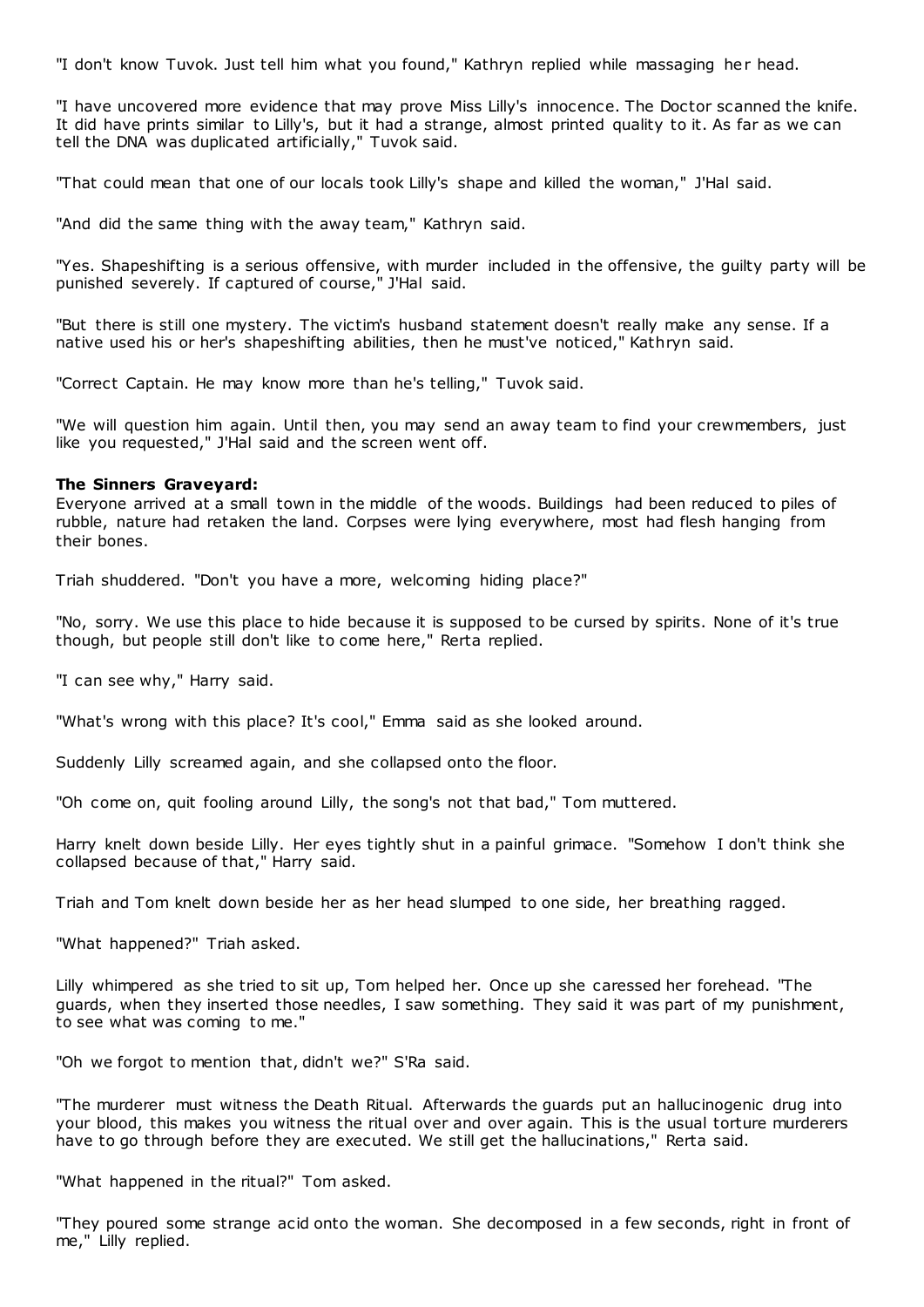"Cool," Emma laughed.

"So why did she collapse?" Harry asked.

"I don't know. That has never happened to us before," L'Rike replied.

Triah jumped slightly. "Er, did you guys hear something?" she asked quietly. The others turned to face her.

"No, you must be hearing things," Tom replied.

"Come on, we have a shelter," Rerta said. He walked further into the ruins, the other sinners followed. Tom, Harry, Triah and Lilly glanced at each other nervously. They eventually followed the sinners. Emma stopped and she turned around to look towards a certain bit of rubble with piles of corpses lying on top and underneath. Emma then saw one of the corpses move as the wind blew upon them.

Harry walked over to her. "What's wrong?" he asked.

"I'm pretty sure that dead guy just moved," Emma replied as she pointed towards the corpse that had been blown in the wind.

"I don't think so, somehow. I think the wind must've pushed it. Come on," Harry said and he followed the others. Emma stared at the corpse for a few more seconds and she followed Harry.

Everyone climbed over a large pile of rubble, and then back down the other side.

Three of the corpses glowed, and they changed into three of the sinner aliens. They cackled as they looked towards the area the others walked to.

"We have them now," one alien said as he glanced at the other aliens. They smiled back at him.

Triah and Harry wandered around the rubble, carefully to avoid running into any remains.

"Are you sure that there's somebody here? Maybe Emma was just seeing some dead guys being blown by the wind," Triah said.

"It wasn't just what Emma saw that concerns me," Harry said.

A strange wind suddenly started blowing against them. It was incredibly strong, so they both stopped to avoid getting blown in the wrong direction. In a couple of seconds it just suddenly stopped like there was never any wind in the first place.

Harry looked around all confused. "Can you tell me what just happened?" he asked. Triah didn't answer him, she was too busy staring at something in front of her. She slowly tapped him on the shoulder. He turned around to see what she was looking at. "Holy crap!" he screamed.

In front of them was one of the corpses, but it seemed very much alive. It reached out a hand towards them.

"Are you thinking what I'm thinking?" Triah asked nervously.

"Most probably," Harry replied.

They both ran back the way they came. They screeched to a halt after a while.

"Crap, what's going on?" Triah asked.

Right in front of them was Triah's school bullies, and some of Harry's childhood doctors. They all slowly headed towards the two frightened crewmembers. They didn't waste any time in running away.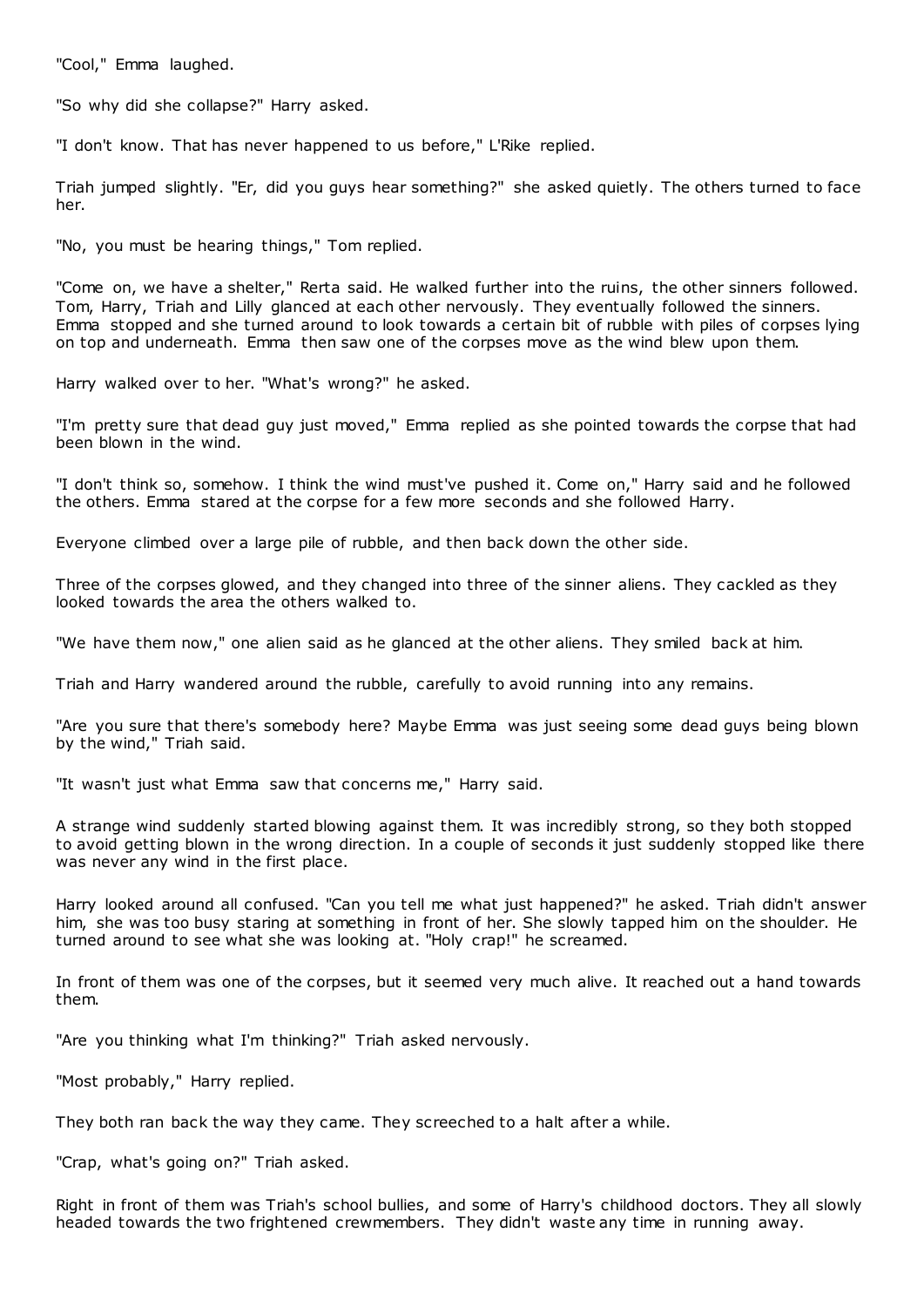# **Meanwhile:**

"Those two are taking a hell of a long time," Tom commented.

"Speaking of which, where did T'Lia, Hapine, Firtuna and S'Ra go?" Rerta asked. He looked at the remaining sinners. They both shrugged their shoulders.

"Maybe they went to look for Harry and Triah," L'Rike replied.

Triah and Harry ran over to the others, and they came to a complete stop.

"We have to go," Triah said.

"Why?" Lilly asked.

"First we saw this mummy thing," Triah replied.

"Then we saw some of my old doctors, and some people Triah's age," Harry said. Everyone looked at each other.

"This isn't possible," Rerta said.

"What isn't?" Tom asked.

"Some of our kind must be here using their shifting abilities to scare us," Rerta replied.

"Thank god, you're saying even that mummy thing was just some guy or girl shifting," Triah said and she sighed in relief.

"What is a mummy?" Jertella asked.

"Some of our culture's on our home world used to take the vital organs out of their dead, w rap them up in bandages and bury them. They're called mummies," Tom replied.

"Then why would mummies be here then, think about it," Lilly said.

"I know it wasn't a mummy, idiot. It seemed better than calling it a dead person," Triah said.

T'Lia, Hapine, Firtuna and S'Ra came back over to the others.

"Where did you four go?" Rerta asked.

The four looked at each other briefly, and then they looked back at Rerta. "We were looking for Triah and Harry," S'Ra replied.

"Well it would've been nice if you found us when we ran into a dead person, and some doctors and bullies," Triah said.

"Doctors and bullies? There is nobody else here beside us, so you must've been imagining it," Hapine said.

"No, Hapine. I think we have more company than you think," Rerta said.

Tom looked at the four sinners, he noticed one had her right arm behind her back.

Lilly gasped and stuttered incoherently, everyone turned to see what she was reacting to. In front of them all were a group of people.

"Right, really scary," Triah said sarcastically.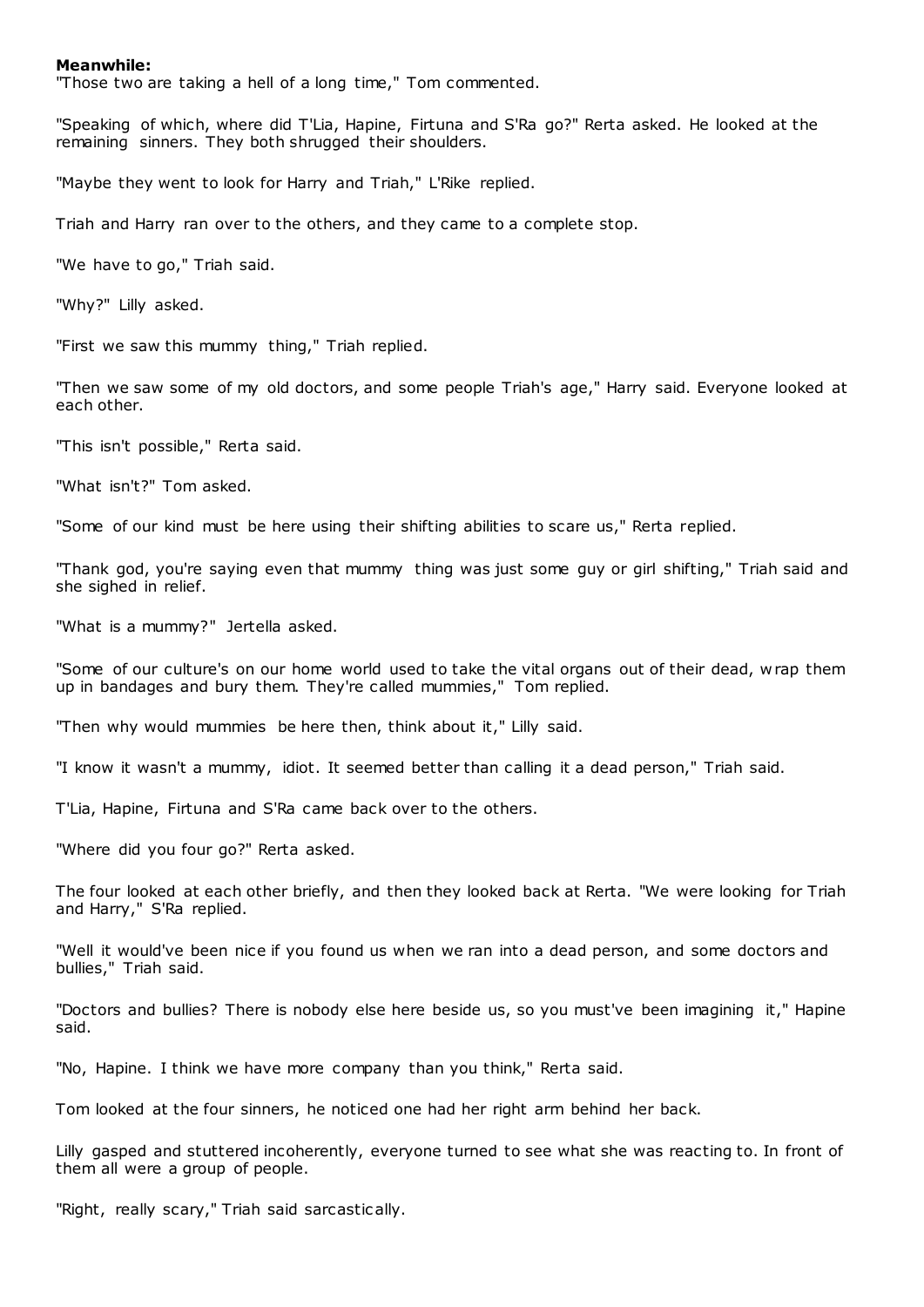"You don't understand, that's my family," Lilly stuttered.

"Oh, I can understand that," Tom said.

Emma hit him in the back of the head. "You don't get it, do you? Those family members are suppose to be dead."

Rerta stepped forward. "You should know better than that. Shapeshifting is illegal, I demand that you go back to your usual selves," he said forcefully.

The group of Ligers laughed, then suddenly weapons appeared in their hands.

"Oh crap, not again," Lilly muttered and she fell unconscious. Harry and Emma managed to catch her before she fell to the ground.

"She's having another vision," Jertella pointed out.

"That was quick, how come you guys don't get them as often as she does?" Harry asked.

"No time to explain, we'd better go... now!" Rerta replied loudly.

Nobody argued, and they quickly went off in the opposite direction. The shapeshifters glowed and they changed into scary looking animals. They started running after them.

The gang eventually reached a large building, it had no roof, and some of the walls had started to collapse.

"In here!" Rerta yelled. Everyone ran inside, Rerta pushed some rubble against the door.

"One problem, guys. Some of the walls look like they're going to collapse any second, what happens when they do?" Tom asked.

"I wouldn't worry about that, they've been like this for years," Jertella replied.

T'Lia, Hapine, Firtuna and S'Ra headed over to the main door after Rerta stepped away from it. They turned to face the others. Suddenly they glowed and turned into completely different aliens. Everyone stared in shock.

"Haha, fooled you," one of them laughed.

"Where are the real T'Lia, Hapine, Firtuna, S'Ra?" Rerta asked.

"You needn't worry, they're in the afterlife now," another one replied.

"And so will you be," the first one said. The four started laughing evilly.

Suddenly the strong wind started blowing through the entire building. Harry and Triah looked at each other nervously. "Not again," they both muttered.

"What on Huirnej is going on here?" one of the aliens muttered.

The four aliens' eyes widened in horror. Everyone else slowly looked behind them. Most of them screamed.

"Cool!" Emma giggled. The awayteam rolled their eyes, despite the situation.

The corpse had come back, and it was looking angrily at the four aliens behind the group. It raised it's left arm into the air and the four aliens froze on the spot. The corpse raised it's arm higher and the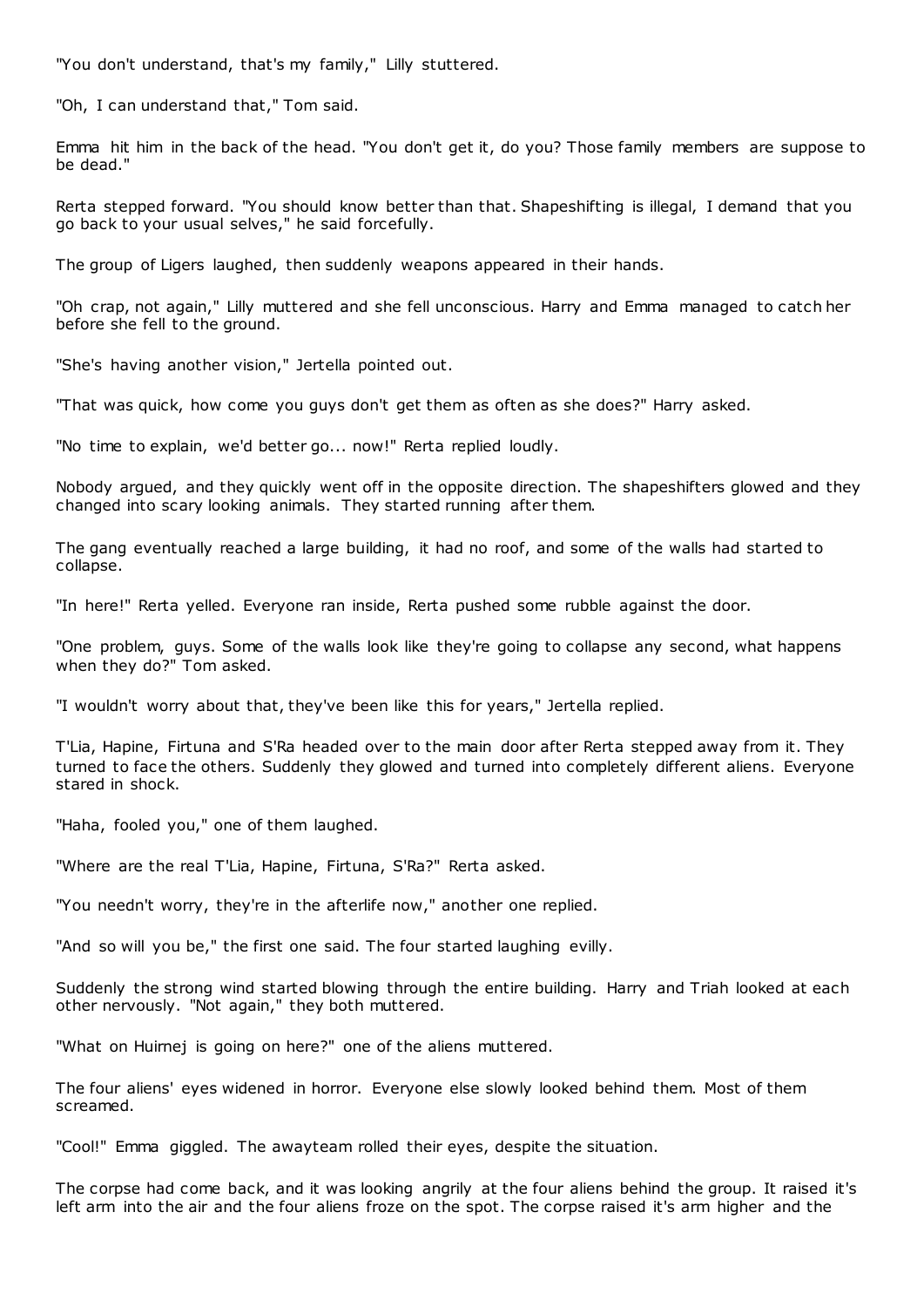four started floating into the air, still unable to move. Suddenly they flew towards the roof, which wasn't there, and they went flying into the sky.

The others looked at the corpse with confused expressions on their faces.

"Do not fear. I am Liria, the wife of the man who's trying to kill you," the corpse said.

"Wait, are you the one who was murdered right in front of us?" Tom asked.

"You are correct. I am here to help you," Liria replied. "But there is something I must take care of first."

Liria was walking around the town on her own, she seemed to be looking around for something. Jertella and L'Rike came up behind her, they smiled at each other briefly.

"Oh Liria," Jertella said.

Liria turned around to see Jertella and L'Rike changed into two of the aliens. She quickly pushed her hand out which froze them on the spot. She then raised her other arm slowly. As she did so the two aliens started to decompose really quickly, from foot to head. At the same time Liria was regenerating the same way they were decomposing.

When the two had fully decomposed they dropped to the ground.

Liria looked like she sensed something and she ran towards the building where the others were.

Lilly, Triah, Harry, Emma, Tom, & Rerta were waiting inside a large building. They heard a large banging noise coming from the door. Rerta slowly walked forward towards the door, it broke open taking some of debris with it. Everyone gasped when they saw who it was.

"Remember me?" Liria's husband sneered.

"All too well," Tom muttered.

"Now I'm going to do to you what I did to the other Sinners I captured," Liria's husband cackled. Some blast hit him in the back, and he fell onto the ground. Liria came in after he did so.

"Liria? How did..?" Harry said questioningly.

"I used two of my husbands servants to regenerate," Liria replied.

Liria's husband dragged himself back onto his feet, and he faced Liria. "So even in death you still follow me," he said angrily. At that moment about eighteen of the aliens came into the building and awaited orders. "You lot kill them, I'll deal with Liria personally."

The aliens went to attack the awayteam and Rerta. Emma looked around and she groaned. "Damn, no chain-saws. I wish I brought mine," she said.

"For once, so do I," Tom said.

The fight started. Emma beat up a few with a sharp piece of rubble. Tom punched out any that came his way. Triah kicked a few away while she tried to evade. Lilly had picked up a large piece of wood and she kept smacking any that came near her. Harry dove to get some cover and throw things at them.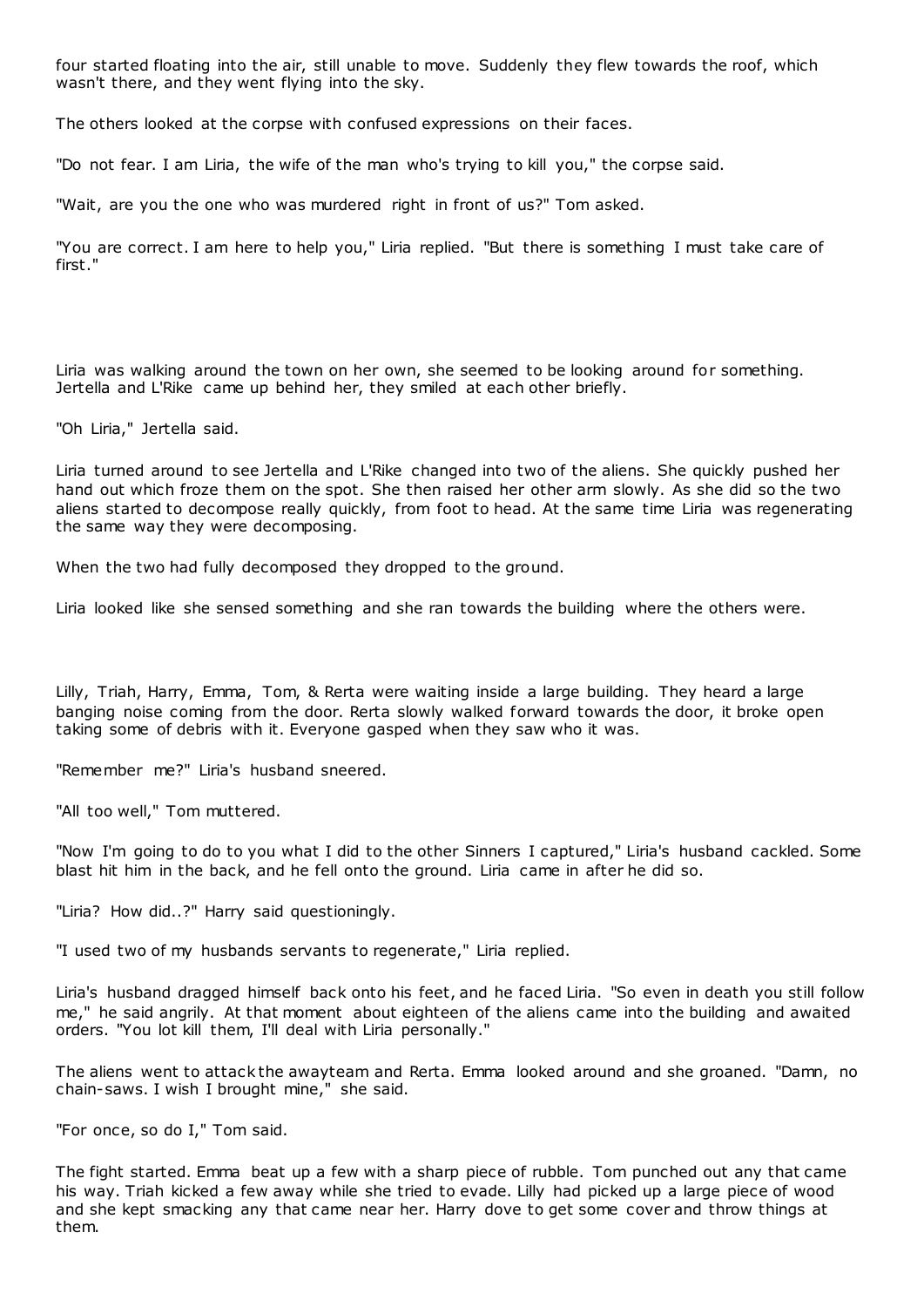Meanwhile Liria and her husband had morphed weapons for themselves and they were beating each other up with them.

Lilly smacked one more of the aliens with the piece of wood and she stopped. "Ohno, not now!" she squealed, then collapsed. Rerta went over to her to protect her from another one of the aliens. One came up behind him and they stabbed him.

Liria's husband got knocked to the ground, and Liria was about to kill him. She hesitated slightly, which gave him time to act. He quickly morphed a strange bottle, and he threw it at Liria. A strange liquid came out of it and it went over her. She screamed and she collapsed. Her skin started to decompose again, but a lot slower.

More of the aliens came into the room, and they all managed to hold the awayteam back. Liria's husband walked up to the awayteam with an evil smile on his face.

"Now it's finally time, lets have some fun shall we?" he said and he laughed evilly.

# **Back on Voyager:**

Kathryn drummed her fingers for a few minutes, steam rising out of her. "Good god, how much more of this am I supposed to take?"

Chakotay peered back over his shoulder from the helm. "What?" He got an angry scoff in return. "Tuvok's busy, most of our people are on the surface, you sent James to top up your coffee twenty minutes ago, Jessie is Jessie, so who else is going to pilot the ship?"

"Excuse me," Kathryn said the opposite of politely. Jessie meanwhile glared into the back of the Commander's head. "You told him to take his time, and as for her..."

"I'm right here," Jessie grumbled bitterly.

Kathryn acted as though she never said anything, "she never crashed into a comet while turning around."

"What, that never happened. You're having coffee withdrawals again," Chakotay scoffed.

Kathryn's eyebrow twitched. Everyone else on the bridge cringed. "Where the hell is that double espresso mocha cappuccino with coffee foam and coffee sprinkles?" she screeched.

Jessie shook her head, "I hope you wrote all that crap down." Kathryn's cold stare was sent in her direction, making her shiver. "I'll go check on him." She hurried for the turbolift.

"Keep your hands to yourself!" Kathryn spat over her shoulder. Her eyes widened as she swung around, just missing the door closing on Jessie. "Tell him to make it a triple... gah, you bitch!"

Chakotay tugged on his sweat drenched collar. "Perhaps I should check in with Tuvok, see if he's made any progress."

"Move and I'll grind you..." Kathryn grumbled, not noticing Danny giggling rudely to herself. Something else though made her stall, "progress on what?"

Chakotay groaned.

### **Near the shuttle bay:**

"That was scary," Jessie was saying. "And I thought I was used to it by now."

James looked down at the weird foamy beverage he had in his hands with a disgusted look on his face. He shrugged it off, putting it to one side. "I'm sure she'll find it."

Jessie's eyebrow raised, "you really need to see someone about that death wish of yours."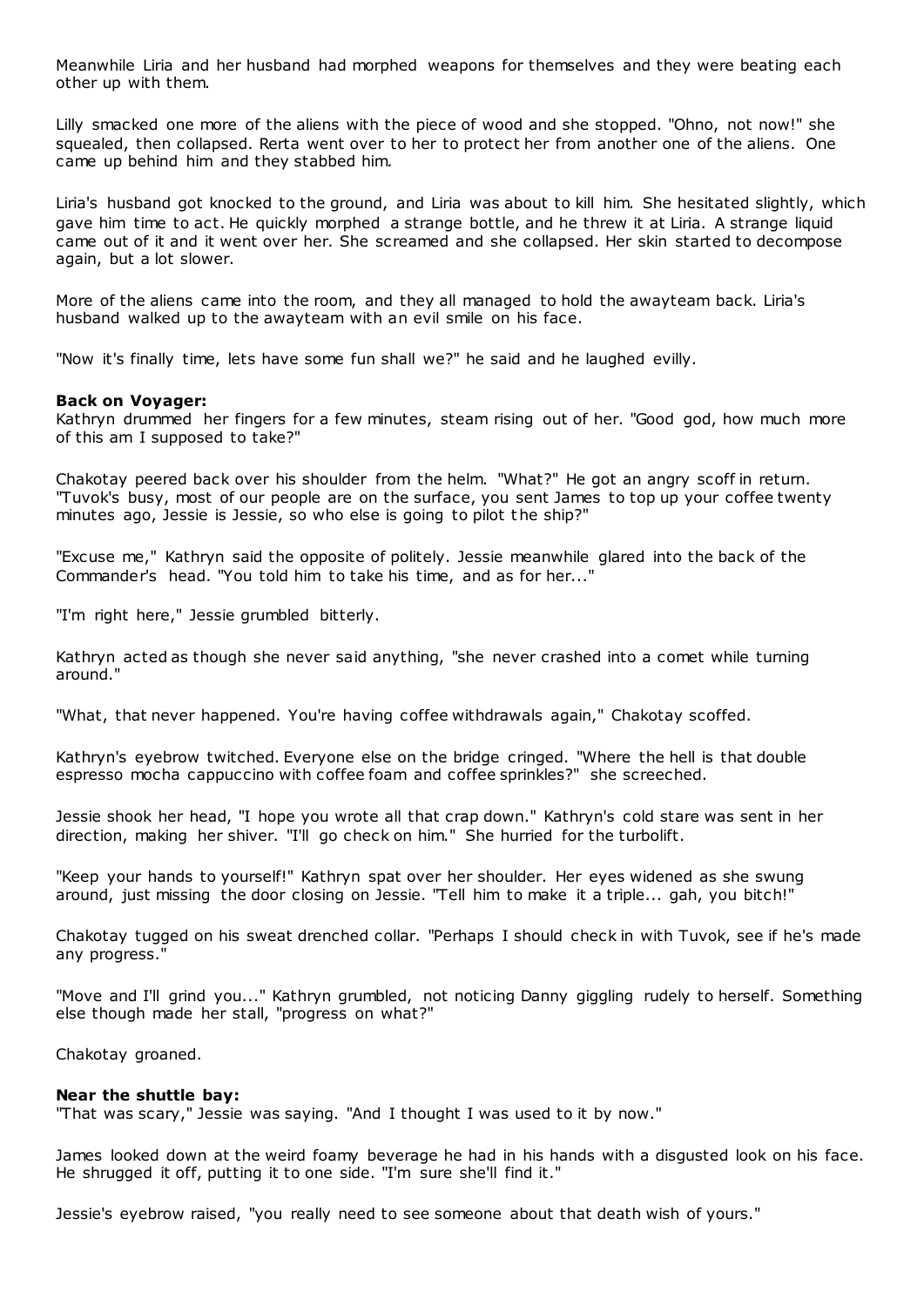"Speaking of which, I tried to find the awayteam and I overhead this," James said while bringing out a PADD he had in between his arm. One tap and it started playing Kathryn's singing. He tapped at it quickly to turn it off. Jessie bit her lip firmly, trying not to laugh. "That too, I guess. This though..."

*"I'm pretty sure that dead guy just moved," Emma's voice said.*

*"I don't think so, somehow. I think the wind must've pushed it. Come on," Harry's said.*

Jessie frowned, "huh, again?" James lightly nodded. "Are you thinking what I'm thinking?"

"If you're thinking we need to escape before Janeway tracks down that so c alled drink, yep," James replied.

Jessie smiled, then gave him a little wink.

# **Back on the planet:**

Liria's husband had the awayteam in this strange prison type place. Lilly was tied down to a wooden table thing. The others were just tied up to the wall. All of the aliens were standing guard where the others were.

Liria's husband was connecting Lilly to what looked like an alien life support system. "Now then this'll keep you alive during the torture. This'll be sooo much fun," he said.

"You're insane," Lilly said.

"Why thanks, but I can't take credit for this torture. Our people punish people who've used their shifting abilities to kill this way. They take out each organ one by one, ending with the brain. This machine will keep you alive until the brain part, obviously it won't be able to help you there. Now which one should I take out first," Liria's husband said. He picked up a very sharp knife.

The entire building shook as something collided with the ground. A couple of the aliens rushed outside to see what it was. A building had just been crushed by a very familiar shuttle. The shuttle was not in a very good state either.

The main door opened and two crewmembers peeped out. They saw the aliens and they quickly went back in. One of the aliens went back into the building.

"Sir, two more humans have landed a shuttle on one of the buildings," he said.

"Who would be crazy enough to do that?" Talia's husband said angrily.

The rest of the aliens dragged the shuttle's crewmembers into the building. Tom, Harry, Emma and Triah groaned.

"Oh of course!" Tom groaned.

"Oy, keep your dirty hands off me!" Jessie screeched.

"What are you two doing here?" Harry asked as the aliens tied Jessie and James up.

"We just went into the flyer to find... something," Jessie replied.

"And?" the others said in unison.

"We did detect human lifesigns, so we thought we'd land near them," James said.

"More like crash," Tom muttered.

"No we landed on a building," Jessie said.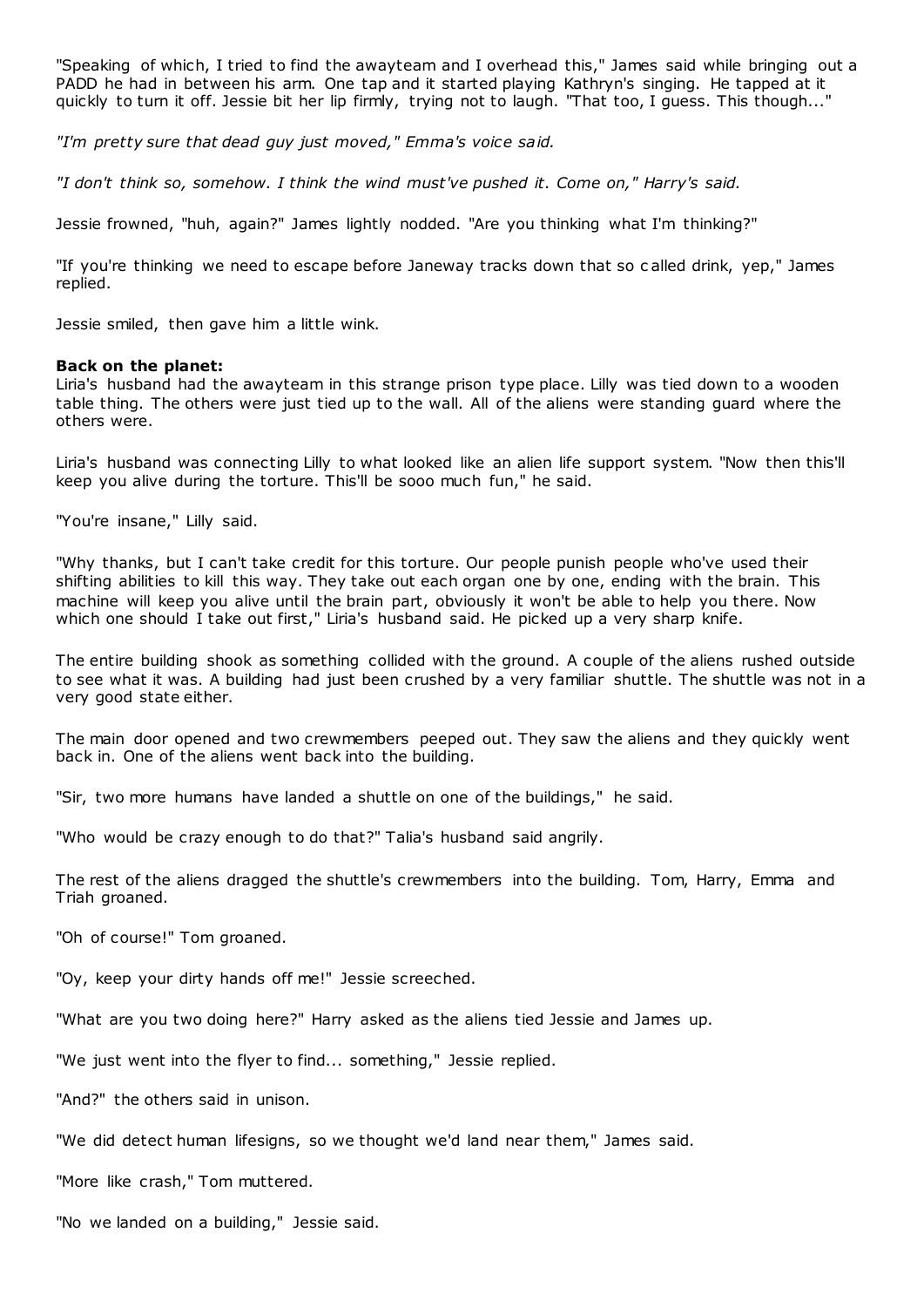The awayteam sighed.

"There was nowhere else to land, we could've landed on the grass but that would mean we'd have further to walk," Jessie said.

"Would you lot shut up, I'm trying to think," Laria's husband growled, pausing for a moment to regain his bearings. He was about to make an incision to Lilly's belly when Tom started tapping the wall behind him with his foot. The man turned towards his followers with a sneer. "I think it's time for the torture, don't you think?" he said to them.

Everyone but Emma, Jessie and James looked very worried, "uhoh."

Emma said, "cool!"

"Ohno, if anyone touches the hair I'm suing," Jessie complained.

# **Voyager:**

"Captain, the Flyer has landed," Tuvok said.

Everyone almost fainted. "It didn't crash? How odd," Kathryn said.

"Well the Flyer's landing has helped us, Captain," Tuvok said.

"Really how?" Kathryn asked.

"Well before we couldn't get a scanner lock through the planet's atmosphere. Since the Flyer is down there we can scan around it. The away team are about three metres away from it," Tuvok replied.

"Can you beam them out?" Chakotay asked.

"Yes, but not yet," Tuvok replied.

"Why not?" Kathryn yelled.

"It's going to take some time to beam them out, the atmosphere in that area is slightly toxic , making it difficult to get a lock," Tuvok replied.

Kathryn growled, then sipped on a coffee mug. "Since when?"

Tuvok waited for her to at least get halfway down, "since an hour ago."

"Smart alec piece of..." Kathryn grumbled. Craig ran in holding the horrible cup of coffee James had earlier. He spilled most of it on route to Kathryn, giving what was left to her. One sniff of it and she was like a completely different person. "Ok, fine. How long then, Commander?" Kathryn asked.

"About two or three paragraphs, Captain," Tuvok replied.

Kathryn sighed. "I should have known that you'd answer like that."

# **Back on the planet:**

"Sir, we're nearing the end of the ritual. Should we..?" one of the aliens asked.

"Yes, yes. Don't say what you're doing though. That's for later, if you know what I mean," Laria's husband replied.

"Yes sir," the alien said. He and a few others injected something into each member of the awayteam with a very sharp needle. Most of them screamed in pain. Emma took one look at the needle and she panicked, when they injected it into her she fainted.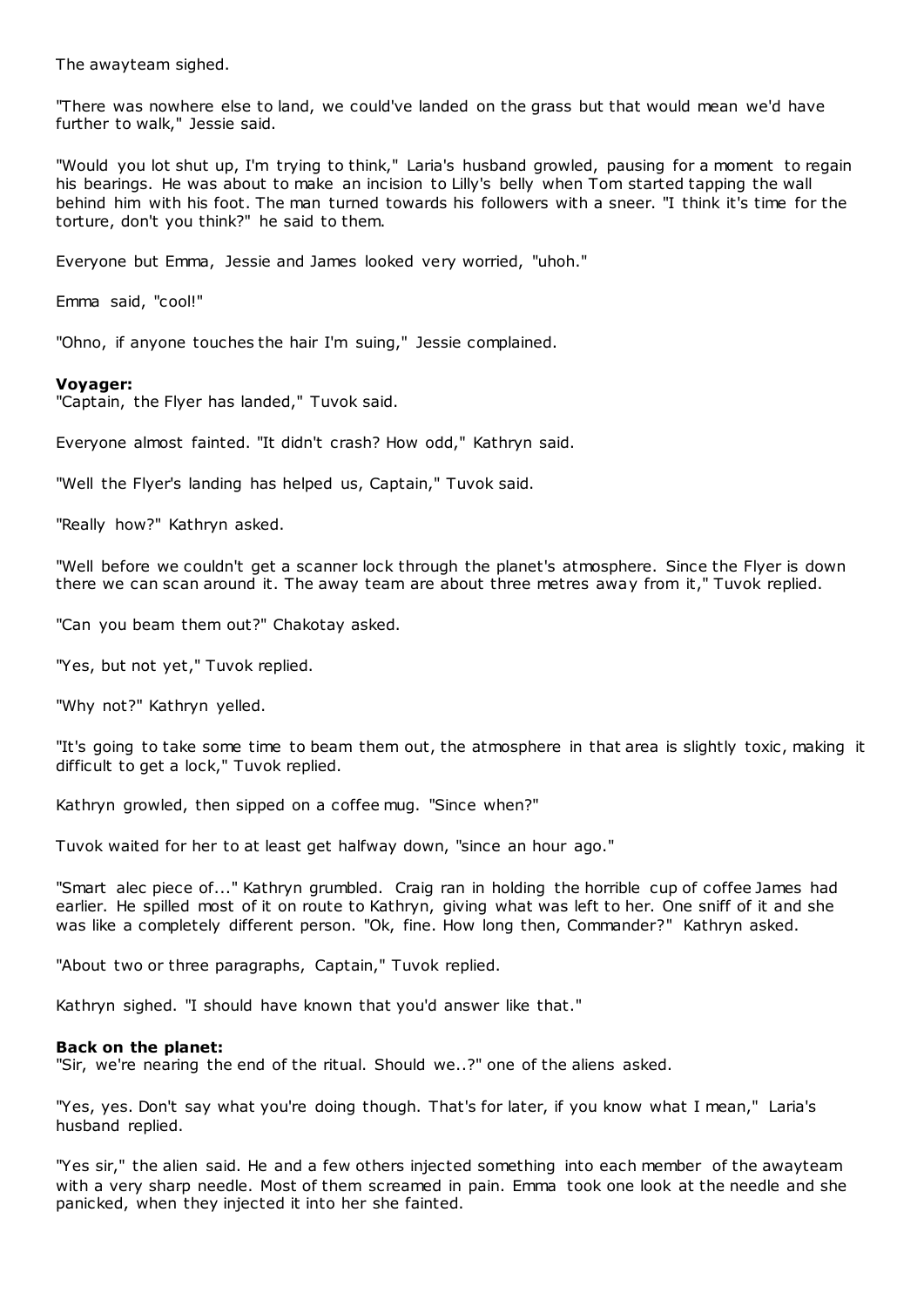Laria's husband was just about to continue his cutting work on Lilly when the awayteam were beamed out.

"This is so not fair! I didn't get to finish, what's going to happen next?" he said in a stroppy voice. Laria came in through the door and she smiled evilly.

"Honey I'm home," she sang playfully.

"Oh no," Laria's husband groaned.

# **Voyager:**

Kathryn was talking to J'Hal on the viewscreen.

"We're sending you the co-ordinates of the killer, J'Hal," she was saying.

"I thank you, Captain. You are welcome to stay here longer if you wish," J'Hal said.

"No thank you, J'Hal. We really should be getting on with our journey," Kathryn said.

"Have a short journey home, Captain," J'Hal said and the viewscreen switched off.

Kathryn looked at Naomi sitting on the helm seat and then at Chakotay. "We'll wait until Tom is ok before we set off. I don't trust her," she said.

"Good idea, Captain," Chakotay muttered.

### **The Ready Room:**

Tom smiled broadly, seemingly unaware of his unimpressed and speechless audience around him. He paused, waiting for something. When it didn't happen he looked annoyed. "Oh sorry, I forgot: Theeee End."

Kathryn blinked a few times, then directed her ire towards Chakotay standing beside her. He looked like he was dozing off. She elbowed him a few times.

"Oh, do you need me to repeat any of it?" Tom asked with some concern.

"No!" everyone, including Tuvok urgently shouted at him.

Tom laughed it off nervously, "I suppose it was a little spooky. All those dead guys and flesh melting."

"Mr Paris," Tuvok sighed tiredly. "Was any part of your report even true?"

Tom's jaw dropped, "Tuvok, I'm offended, I really am. Why would I make up such a thing?"

Chakotay looked down at Kathryn a little groggily, "what did I miss?"

"Hopefully all of it," she mumbled.

"Your version of events are not consistent, the seven sinners served no narrative purpose, it was extremely difficult to follow. You use suddenly far too much. Your antagonist was stereotypical, the shapeshifting dead aliens made it a little farfetched," Tuvok explained.

Kathryn cleared her throat as a hint to stop, "and? When you put it like that, it sounds like a normal day on the job."

Tuvok's brow raised, he looked almost impressed. "Indeed, except for one minor detail."